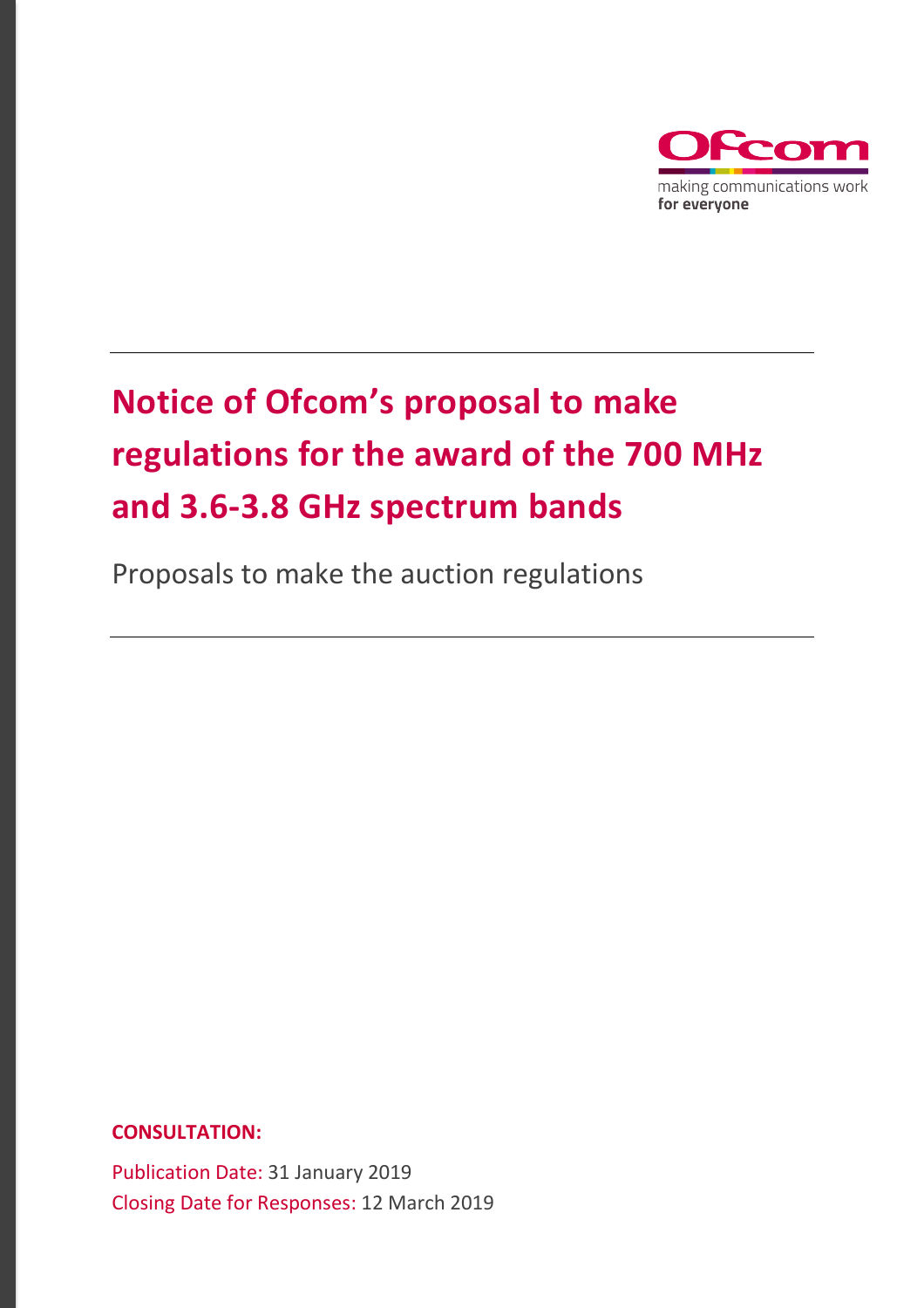## **Contents**

## **Section**

| 1. Overview                                                                            | 1              |
|----------------------------------------------------------------------------------------|----------------|
| 2. Notice                                                                              | $\overline{2}$ |
| 3. General effect of the proposed Wireless Telegraphy (Licence Award) Regulations 2019 | 3              |
| <b>Annex</b>                                                                           |                |
| A1. Responding to this consultation                                                    | 19             |
| A2. Ofcom's consultation principles                                                    | 22             |
| A3. Consultation coversheet                                                            | 23             |
| A4. Consultation question                                                              | 24             |
| A5. Draft of the Wireless Telegraphy (Licence Award) Regulations 2019                  | 25             |
| A6. Glossary                                                                           | 26             |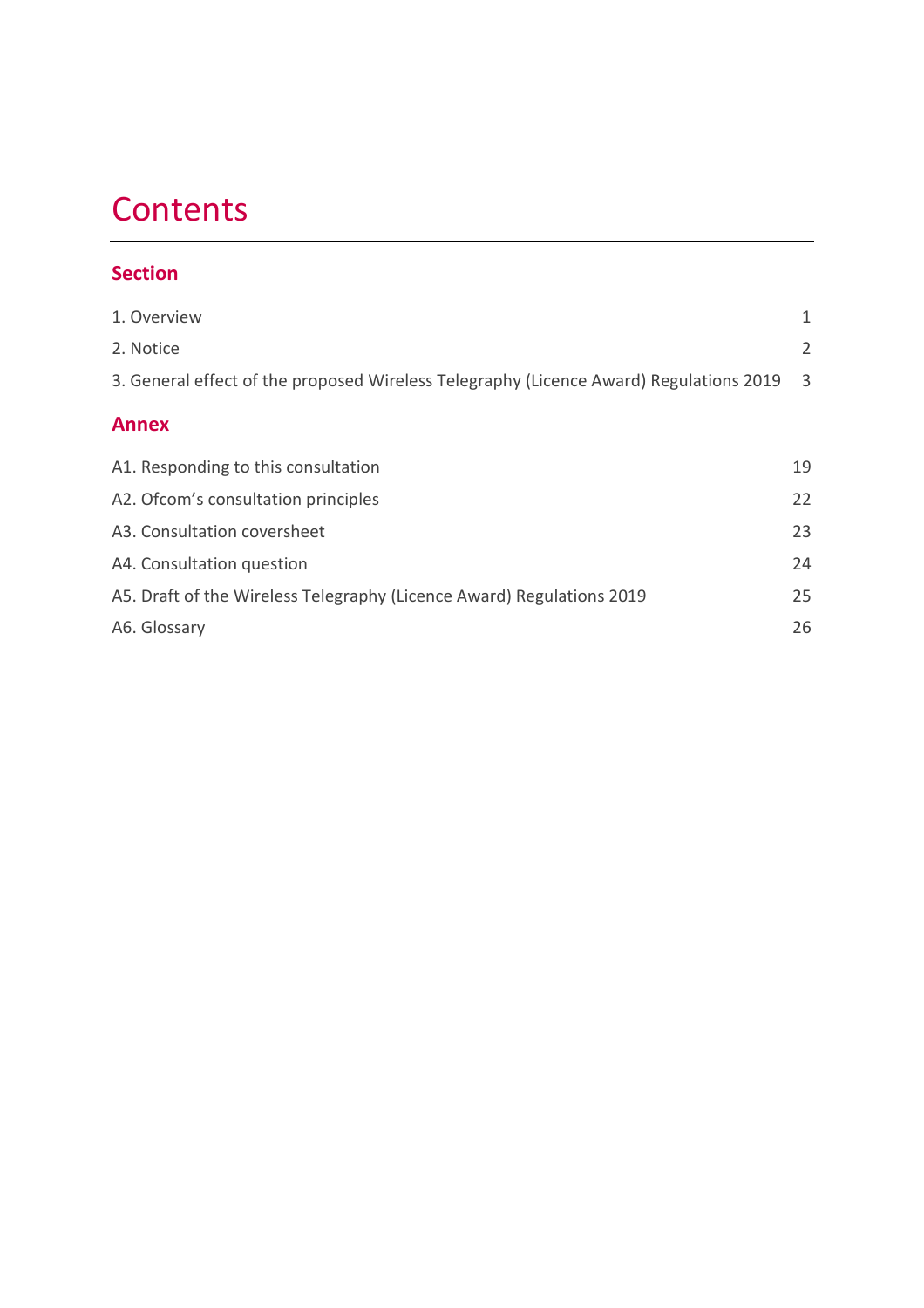## <span id="page-2-0"></span>1. Overview

In December 2018, we set out our proposals for awarding spectrum in the 700 MHz and 3.6-3.8 GHz bands. This document sets out our proposals for the Auction Regulations that would implement those proposals.

#### **What we are proposing – in brief**

This document provides notice of, and invites stakeholders' views on, Ofcom's proposals to make regulations for the award by auction of radio spectrum licences in the 700 MHz and 3.6-3.8 GHz bands. These regulations would give effect to the policy proposals set out in our consultation document published on 18 December 2018.

We invite comments on these proposals by 12 March 2019.

**This overview is a simplified high-level summary only. The proposed regulations we are consulting on are described in the full document below, which should be read in conjunction with the consultation document published on 18 December 2018.**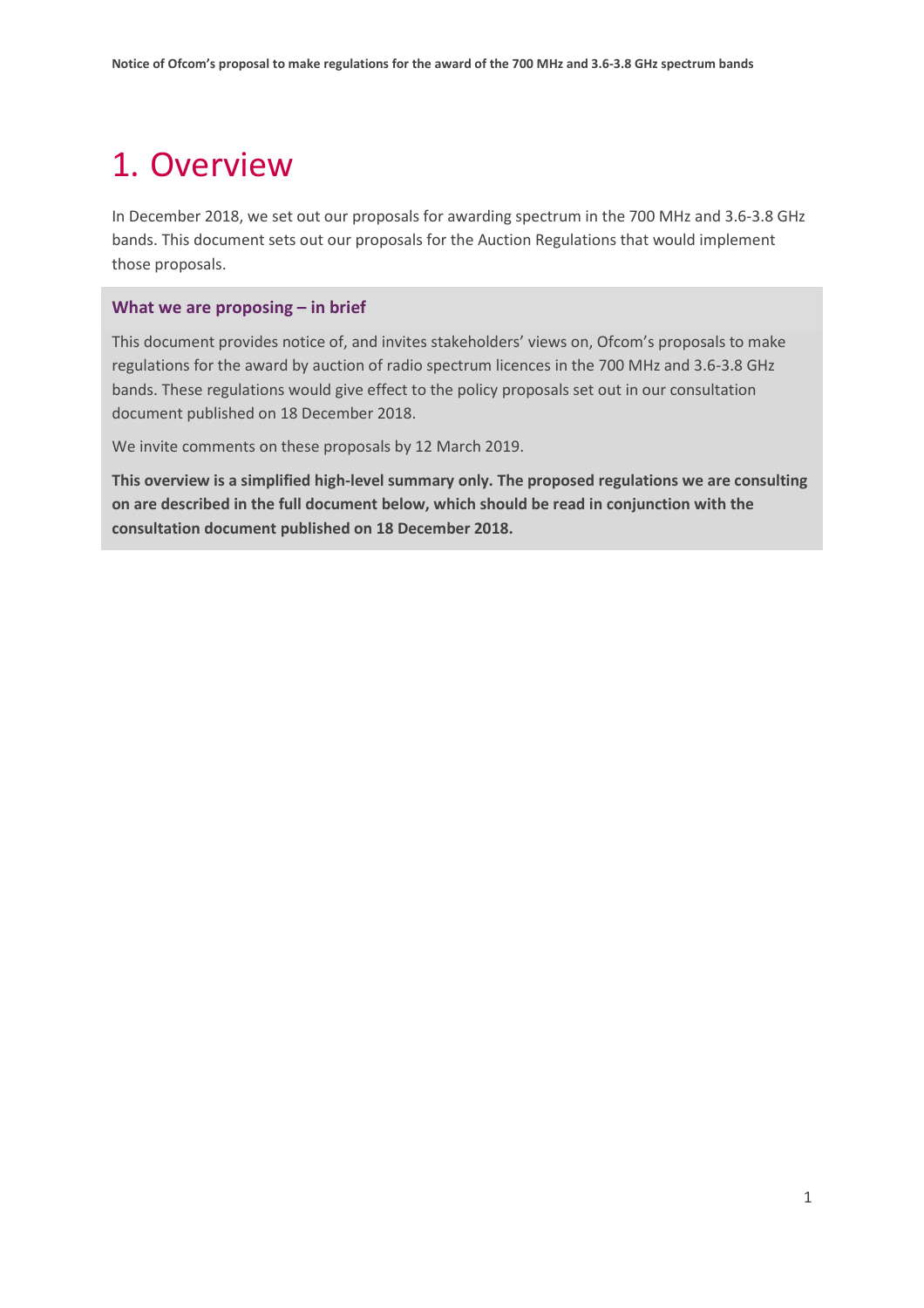## <span id="page-3-0"></span>2. Notice

## **Summary**

- 2.1 We are planning to award wireless telegraphy licences for equipment operating within the following spectrum bands: 80 MHz of spectrum within the 694-790 MHz frequency range (the "700 MHz band") and 120 MHz of spectrum within the 3680-3800 MHz frequency range (the "3.6-3.8 GHz band").
- 2.2 On 18 December 2018, we published a consultation document setting out our policy proposals for the award of these licences by auction (the "December 20[1](#page-3-1)8 consultation").<sup>1</sup> This document provides formal notice to stakeholders of our intention to give effect to such proposals by making The Wireless Telegraphy (Licence Award) Regulations 2019 (the "Auction Regulations").
- 2.3 The proposed Auction Regulations set out the procedure and rules that will apply for the award of wireless telegraphy licences to operate within the bands. In particular, they set out and implement our proposals for the auction design, which are explained in more detail in section 7 and annex 16 of the December 2018 consultation.
- 2.4 A draft of the proposed Auction Regulations is set out at annex 5, and the general effect of the proposed Auction Regulations is explained in section 3 of this document.
- 2.5 We have also published, alongside this consultation, a supporting document setting out bidding examples to illustrate the bidding mechanics of the principal stage.<sup>[2](#page-3-2)</sup>

### **Next steps**

- 2.6 In accordance with the requirements of section 122(4) and (5) of the WT Act, this document gives notice of our intention to make the proposed regulations. We invite stakeholders to provide comments on the proposed regulations by **5pm on 12 March 2019**.
- 2.7 Subject to this consultation, we intend to make the final Auction Regulations later this year, in advance of the auction.
- 2.8 The proposed order and regulations are set out in the annexes to this document, which are available on Ofcom's website [\(www.ofcom.org.uk\)](http://www.ofcom.org.uk/). A paper copy may be obtained from John Glover, Ofcom, Riverside House, 2a Southwark Bridge Road, London SE1 9HA.

<span id="page-3-1"></span><sup>1</sup> <https://www.ofcom.org.uk/consultations-and-statements/category-1/award-700mhz-3.6-3.8ghz-spectrum>

<span id="page-3-2"></span><sup>&</sup>lt;sup>2</sup> https://www.ofcom.org.uk/ data/assets/pdf\_file/0011/135110/bidding-example.pdf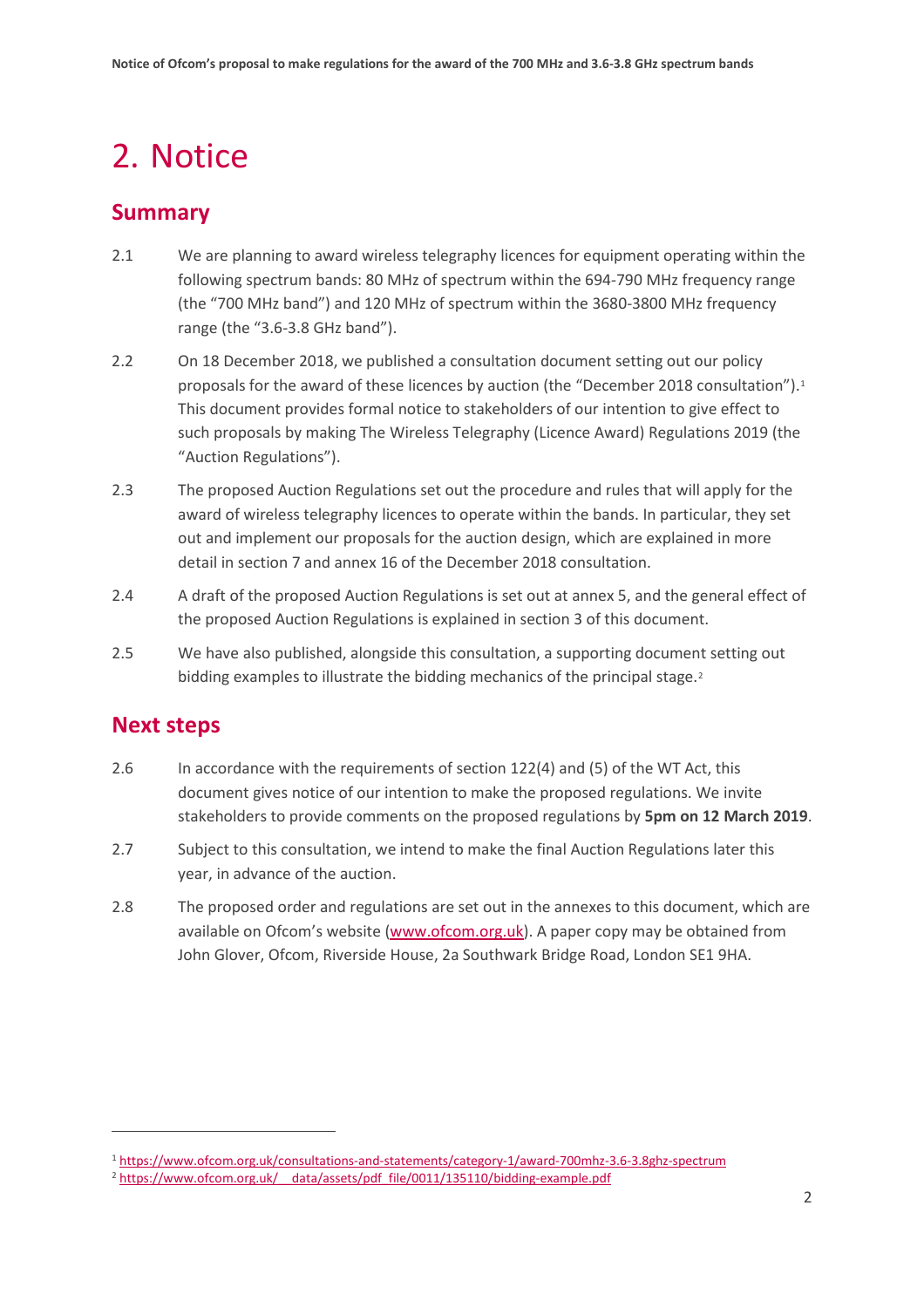# <span id="page-4-0"></span>3. General effect of the proposed Wireless Telegraphy (Licence Award) Regulations 2019

## **The legislative framework**

- 3.1 Under section 14(1), (2), (3), (4), (6) and (7) of the Wireless Telegraphy Act 2006 (the "**WT Act**"), we may make regulations to allow wireless telegraphy licences to be awarded by means of an auction.[3](#page-4-1)
- 3.2 We are giving notice of our proposal to make auction regulations in relation to the award of frequencies in the 700 MHz and 3.6-3.8 GHz bands (the "**Auction Regulations**").
- 3.3 A draft of the proposed Auction Regulations is set out at annex 5.

## **The proposed regulations**

- 3.4 The proposed Auction Regulations set out the procedure and rules that would apply for the award of wireless telegraphy licences to operate within specified frequencies.
- 3.5 The proposed award process involves several stages. These are:
	- a) the **application stage**, in which applicants can apply to Ofcom to take part in the award process (Part 2 of the proposed Auction Regulations);
	- b) the **qualification stage**, in which Ofcom decides which applicants are qualified to participate in the award process, records their existing spectrum holdings and calculates the overall bid constraint that applies to each bidder (Part 3 of the proposed Auction Regulations);
	- c) the **principal stage**, in which bidding takes place and in which it is determined which bidders have won rights to use frequencies and for how many 'lots' (but not the specific frequencies to be assigned to each bidder), and whether any bidders have won a coverage obligation (Part 5 of the proposed Auction Regulations);
	- d) the **assignment stage**, in which bidders can bid for specific frequencies, and specific frequencies are assigned to winning bidders, which correspond to the quantity of lots which they won in the principal stage (Part 6 of the proposed Auction Regulations); and
	- e) the **grant stage**, where the licence fee payable by a winning bidder is determined by Ofcom in accordance with the regulations and in which that fee is paid and licences granted (Part 7 of the proposed Auction Regulations).

<span id="page-4-1"></span><sup>&</sup>lt;sup>3</sup> When doing so, section 122(7) of the WT Act enables us to make different provision for different cases and to make incidental provision.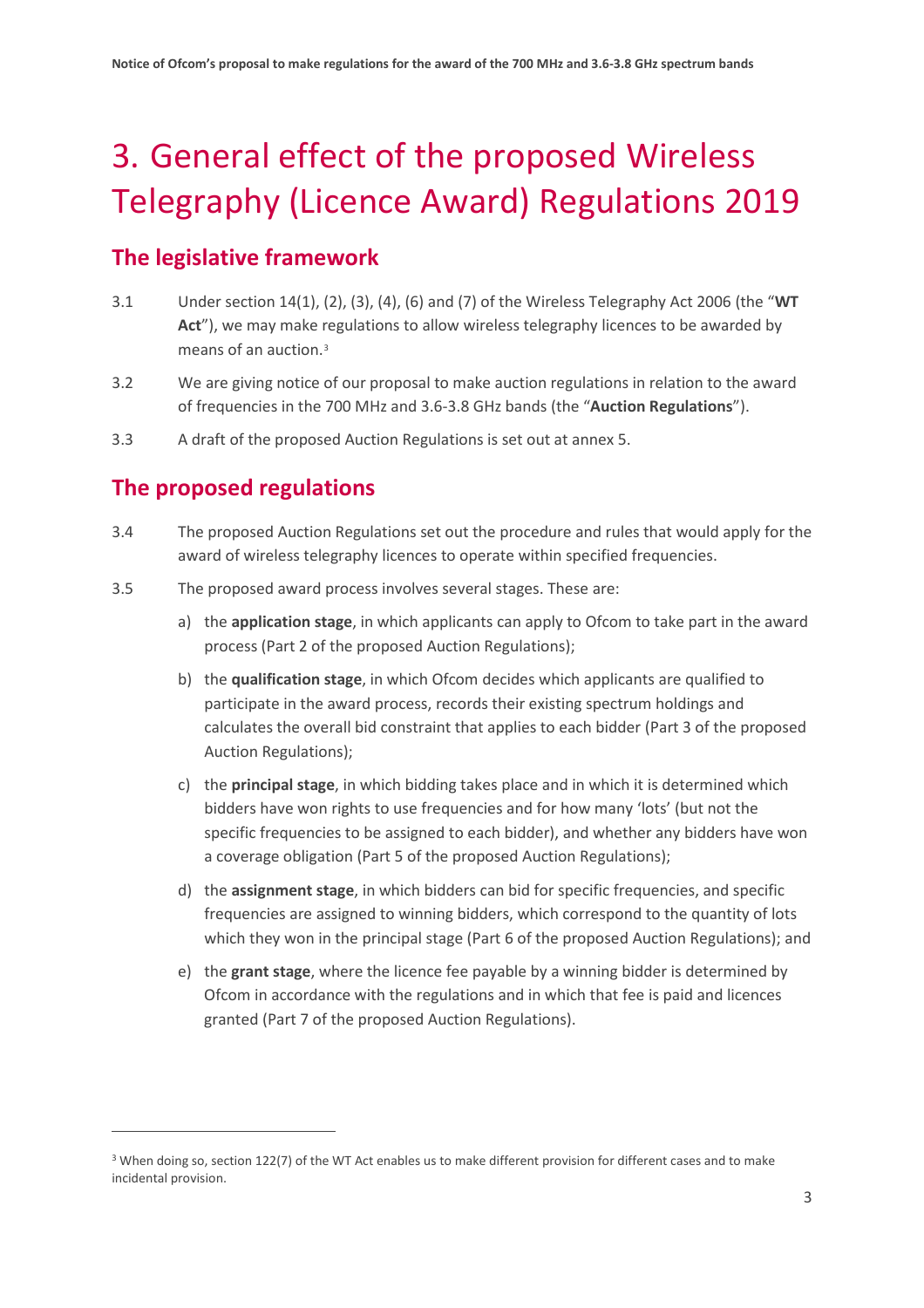- 3.6 The proposed Auction Regulations also contain a section setting out the rules that will apply to applicants and bidders regarding the forfeit of deposit and exclusion from the award process (Part 8 of the proposed Auction Regulations).
- 3.7 The proposed Auction Regulations have been drafted in a way that reflects the chronology of the award process in these different stages.

#### **Extent of application of the regulations**

3.8 The proposed Auction Regulations would apply in the United Kingdom but would not extend to the Channel Islands or to the Isle of Man.

#### **Entry into force of the regulations**

3.9 The proposed Auction Regulations would come into force on a particular day which will be specified in the regulations when they are made. This date has yet to be determined and will depend on a number of factors, including responses to this Notice.

#### **The radio frequencies which are available for award**

- 3.10 The frequencies which are available in the award process are set out in Schedule 1 to the proposed regulations. This Schedule is entitled "Lots".
- 3.11 Bids made during the award process will be for a wireless telegraphy licence (granted under section 8 of the 2006 Act) which authorises the use of 700 MHz frequency lots, or for a wireless telegraphy licence which authorises the use of 3.6-3.8 GHz frequency lots.
- 3.12 The different types of lots which are available in the award process are:
	- a) 700 MHz paired (FDD) frequency lot;
	- b) 700 MHz individual (SDL) frequency lot; and
	- c) 3.6 GHz frequency lot.[4](#page-5-0)

- 3.13 We are also proposing to offer two 'standalone' coverage obligations which will not be preattached to any spectrum lot. These would require that, within four years of the award, the winning bidder:
	- a) delivers good quality mobile coverage outdoors to at least 90% of the UK landmass (as well as meeting specific thresholds for good quality outdoor coverage in each of the UK nations);
	- b) deploys a minimum of 500 new wide area macro sites; and
	- c) provides new coverage in areas where at least 140,000 premises to which it currently does not provide good coverage are located[.5](#page-5-1)

<span id="page-5-0"></span><sup>4</sup> We refer to 3.6-3.8 GHz frequency lots as "3.6 GHz lots" throughout this document and the draft regulations.

<span id="page-5-1"></span><sup>5</sup> Please see section 4 of the December Consultation for more detail on the proposed coverage obligations.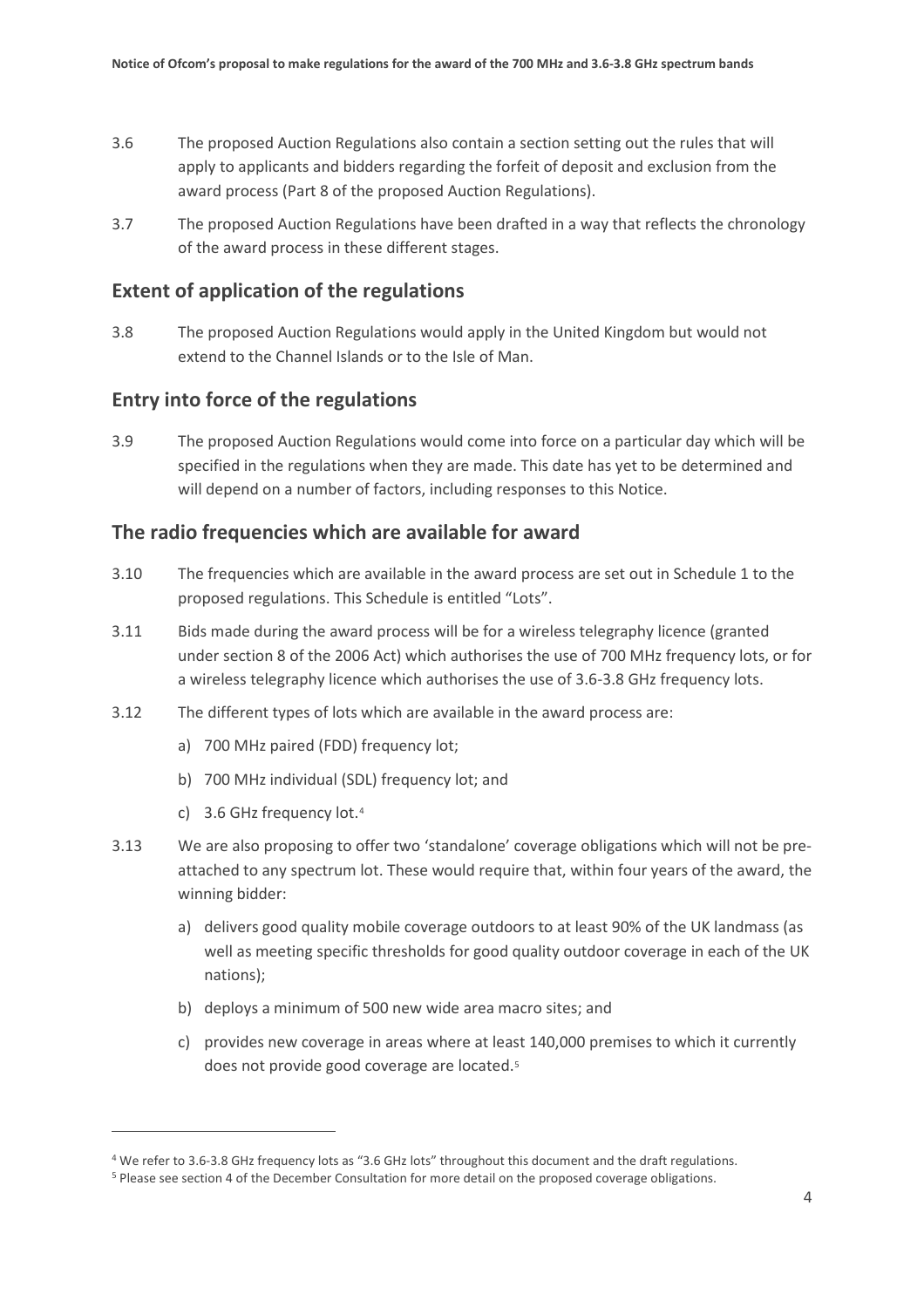- 3.14 In terms of bidding, the coverage obligations would operate in the same way as spectrum frequency lots, but would provide a discount on the prices for spectrum lots when included in a package bid selection. This is equivalent to the coverage obligations having a 'negative' round price that is equal to the amount of the discount.
- 3.15 As set out in Schedule 1 of the proposed Auction Regulations, we will be awarding 80 MHz of spectrum in the 700 MHz Band within the 694-790 MHz frequency range. We will award two 30 MHz blocks of paired spectrum (703-733 MHz and 758-788 MHz), and a 'centre gap' of 20 MHz at 738-758 MHz. Alongside the centre gap spectrum that we are awarding there is a 5 MHz guard band at 733-738 MHz.
- 3.16 We will be awarding 120 MHz of spectrum in the 3.6-3.8 GHz band between 3680 and 3800 MHz. In the principal stage bidders will be able to bid for 5 MHz lots for the 3.6- 3.8 GHz band and 700 MHz SDL lots, and 2x5 MHz 700 MHz FDD lots.

## **Application stage**

- 3.17 The application stage is described in detail at Part 2 of the proposed Auction Regulations.
- 3.18 The application requirements include the submission of:
	- a) an application form which is set out in Schedule 2 to the Regulations, and which includes warranties on the part of the applicant. It must be signed by two authorised persons;
	- b) a document for each person who is not an associate of the applicant, but whom the applicant wishes to join its applicant group, signed by that person and two authorised persons on behalf of the applicant;
	- c) a document setting out details of the existing spectrum holdings of the applicant and various related parties; and
	- d) an initial deposit of £100,000.
- 3.19 The document mentioned at paragraph 3.18.b is intended to cover advisers and other persons to whom the applicant will reveal confidential information in connection with the award process. Revealing confidential information would breach the regulations if it were to a person who was not included within the same bidder group, and could lead to exclusion from the award process and forfeiture of deposits (Part 8 of the proposed Auction Regulations).
- 3.20 The concepts of 'applicant group' and 'bidder group' in the proposed Auction Regulations are to ensure that the persons within company groups, and their advisers, keep information confidential. Bidder groups should not have overlapping members, and there is to be a separation of bidders during the award process, to ensure the integrity of the award process.
- 3.21 Applicant groups include associates, and 'associate' is defined as a person with a material interest in the applicant. Material interest is also defined with reference to particular sections in the Companies Act 2006 in Part 1 of the proposed Auction Regulations.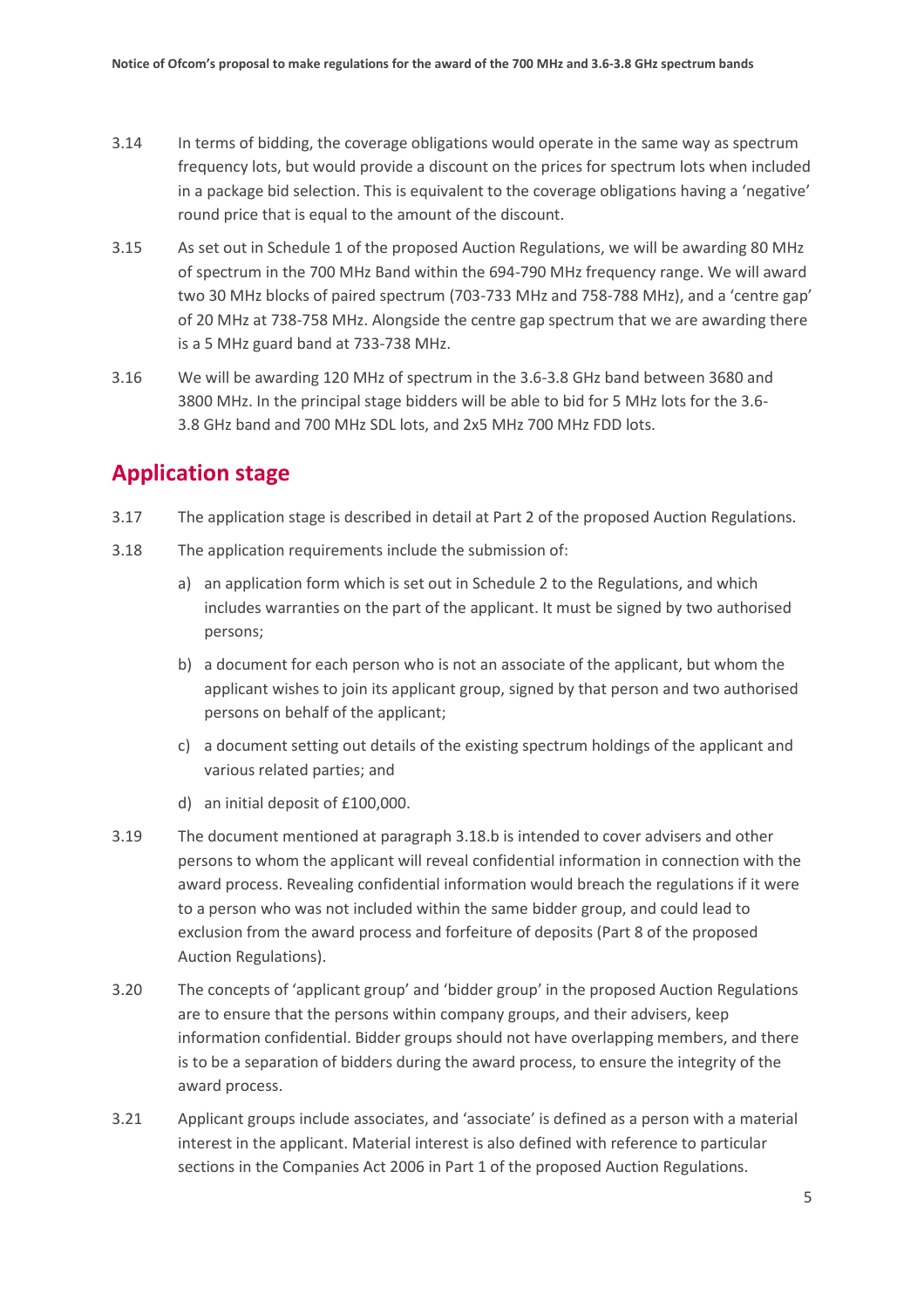Members of an applicant's group also include persons that are not associates of the applicant (and in relation to which the applicant has submitted the document mentioned at paragraph 3.18.b).

3.22 In exceptional circumstances, Ofcom may change the day, time or place for delivery of application forms or the payment of the initial deposit. Ofcom will take reasonable steps to inform interested parties of a change.

## **Qualification stage**

- 3.23 The qualification stage is described in detail at Part 3 of the proposed Auction Regulations.
- 3.24 Following the date for receipt of applications, Ofcom will notify each applicant of the names and associates of each other applicant.
- 3.25 This notification will also set a deadline by when applicants must notify Ofcom whether or not any members of their applicant group are also associates of another applicant. In such cases, applicants must also notify the other applicant(s) concerned.
- 3.26 In parallel with this exercise, Ofcom will also consider whether any members of one applicant group are also members of another applicant group.
- 3.27 Where Ofcom has determined that a common membership exists, Ofcom will notify the applicants concerned and specify a deadline by when all the common memberships must be resolved (for example, the time by when a common associate must have disposed of or otherwise removed its 'material interest' in one or both of the applicants concerned, or by when one of the applicants concerned must have withdrawn from the award process).
- 3.28 Ofcom will then record the details of the members of each applicant group. Where there has been a change in the composition of an applicant group, the applicant must provide new versions of the documents already submitted, following that change. Each applicant group so recorded constitutes a 'bidder group' for the subsequent stages of the award process.
- 3.29 Ofcom then considers whether each applicant is qualified to participate in the award process.
- 3.30 Each applicant considered fit to hold a licence (in accordance with the provisions of regulation 11) and not having an overlap in its bidder group with another applicant, will qualify to participate in the award process.
	- a) During the qualification stage, Ofcom may request an applicant to provide additional information or documentation by a specified deadline. In making its determination of whether an applicant is fit to hold a licence, Ofcom will take into account any failure by the applicant to provide the additional information by the relevant deadline.
	- b) In addition, in making its determination of whether an applicant is fit to hold a licence, Ofcom will take into account a number of factors including, for example, any action that is likely to distort the outcome of the award process.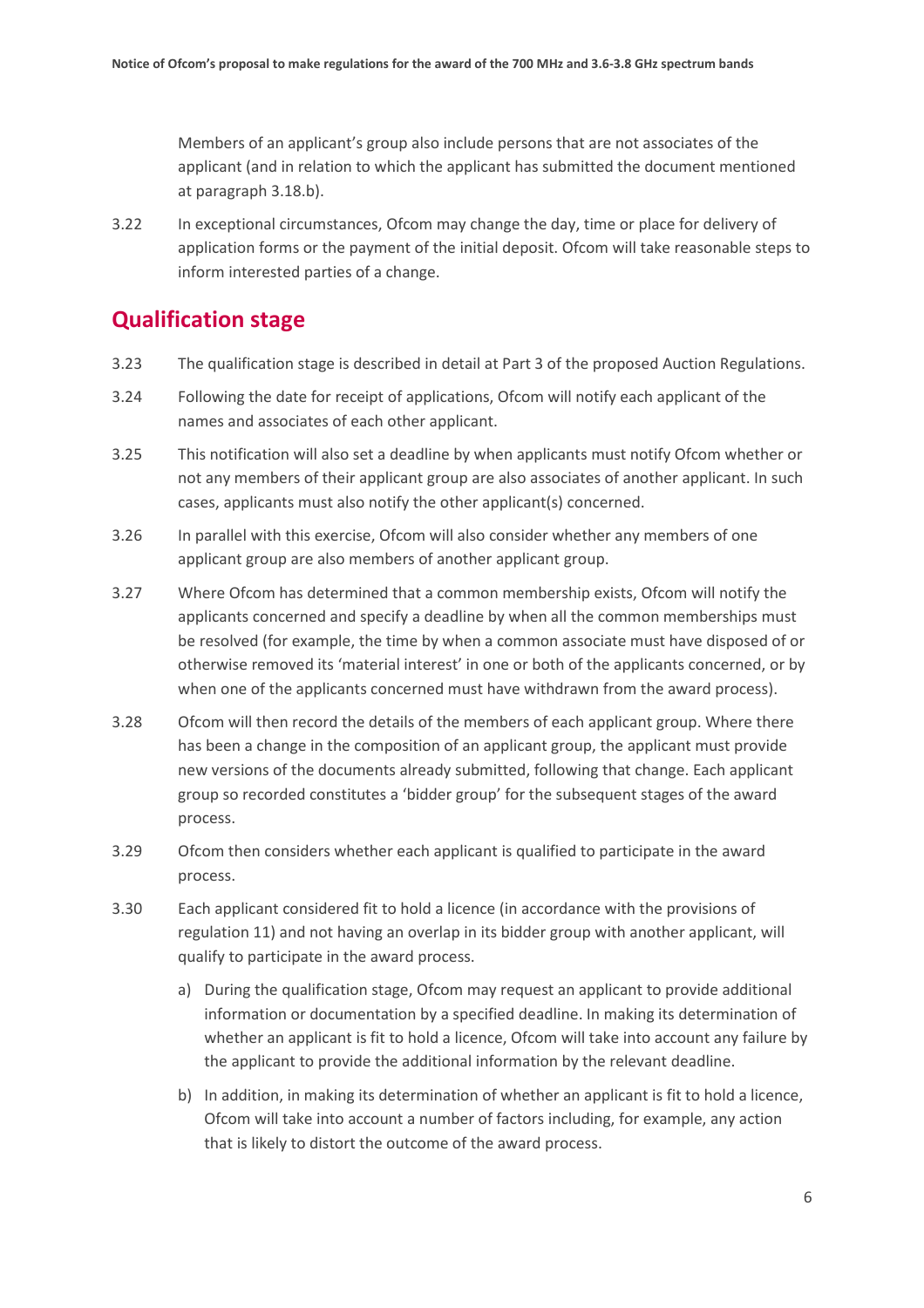- 3.31 Ofcom will notify each applicant whether it has qualified to bid in the award process, including the reasons an applicant has not qualified.
- 3.32 Following qualification there will be a period within which applicants may withdraw from the award process if they wish to do so. If an applicant does withdraw, it will be excluded from the award process and, unless the initial deposit has been forfeited in accordance with the Auction Regulations, its initial deposit will be refunded.
- 3.33 Ofcom will return initial deposits to applicants who do not qualify to bid in the award process or who withdraw from the award process at the end of the qualification stage, unless the initial deposit has been forfeited in accordance with the Auction. No interest, if any, will be returned to applicants.
- 3.34 After the last day for withdrawal, Ofcom will determine and publish the number and names of bidders.

### **Eligibility and deposit before the first primary bid round of the principal stage**

- 3.35 Before the principal stage commences, bidders can pay an additional deposit (regulation 15) which will be taken into account by Ofcom in accordance with regulation 16 for calculating the bidder's eligibility limit for the first primary bid round of the principal stage.
- 3.36 The concept of an 'eligibility limit' is used in the proposed Auction Regulations to determine how many lots a bidder may bid for (as described in Part 5). This is a separate concept from the overall bid constraint which is discussed below. During the principal stage, the eligibility points used by a bidder must not exceed the bidder's eligibility limit, unless it is a valid relaxed bid (explained below). The concept of 'eligibility points' is explained in more detail in paragraphs [3.52](#page-10-0) - [3.55](#page-11-0) of this document.
- 3.37 In order to determine eligibility limits for each bidder for the first principal stage round, Ofcom calculates the maximum number of lots each bidder could bid for in the first principal stage round, given the round price for each 700 MHz paired frequency lot, 700 MHz individual frequency lot, and 3.6 GHz lot in the first primary bid round (regulation 16).
- 3.38 If the number which results is less than one, that bidder is excluded from the award process, and any sums provided to Ofcom as a deposit will be forfeited (together with any interest on that deposit).

### **Determination of the overall bid constraint**

3.39 The proposed Auction Regulations provide for a limit on the total amount of spectrum that any bidder may win in the award, known as the 'overall bid constraint', which is determined in accordance with regulation 18. The purpose of this is to implement the proposal, set out in Section 5 of the December 2018 Consultation, to impose a cap of 416 MHz on the overall amount of spectrum any bidder is authorised to use in order to ensure that the award does not give rise to any competition concerns.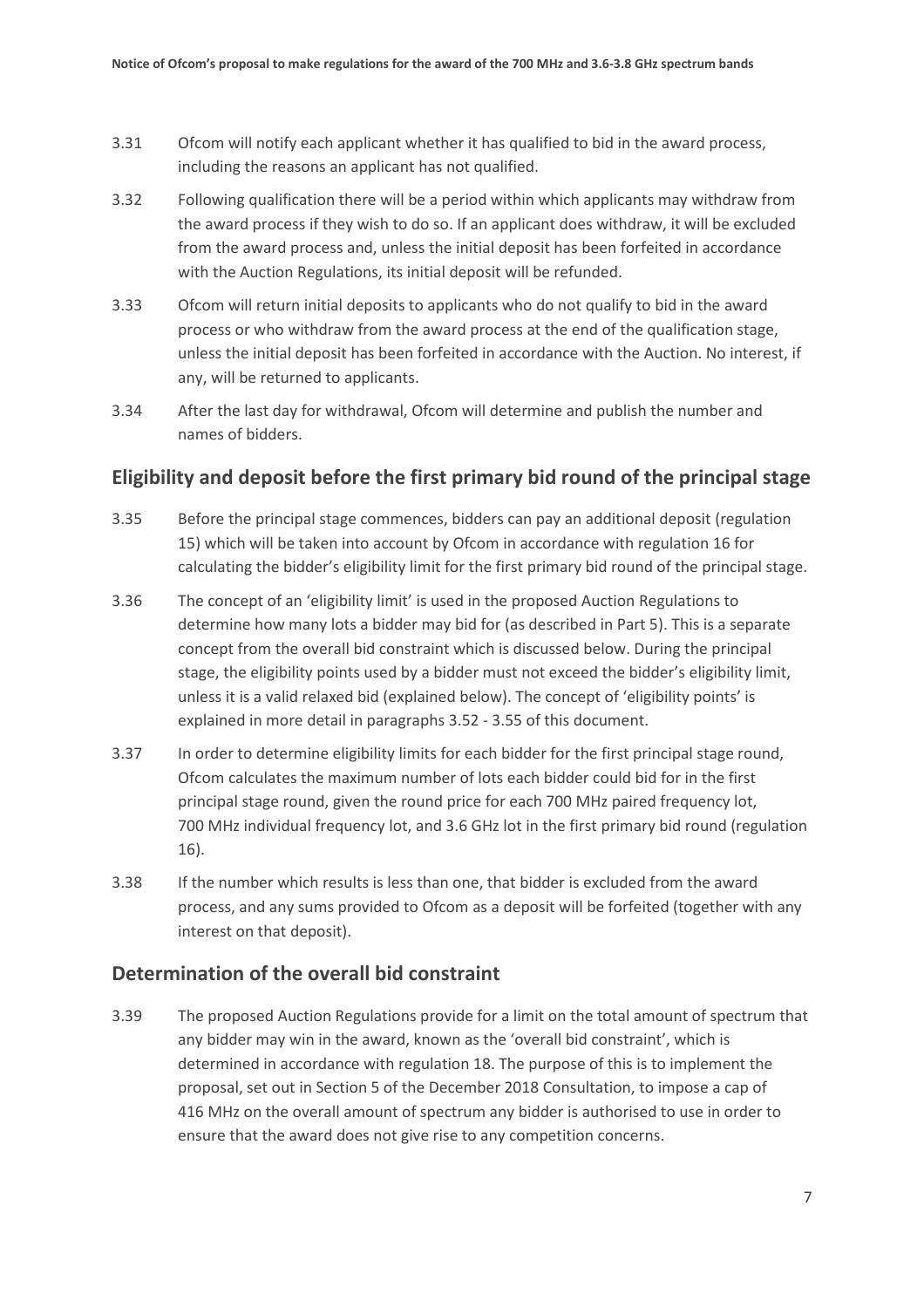- 3.40 In order to determine the overall bid constraint, Ofcom will record the existing spectrum holdings of each bidder after the deadline for additional deposits has passed (regulation 17 and Schedule 8). Ofcom will then determine, on the basis of the recorded spectrum holdings, the overall bid constraint that will apply for each bidder,
- 3.41 We note that the existing spectrum holdings of a number of persons associated with a bidder are relevant when recording that bidder's spectrum holdings (regulation 4(3)(a)(iii)). These persons may be different to those persons that are in a bidder's group.
- 3.42 As with previous spectrum awards, a bidder's overall bid constraint will remain the same throughout the principal stage. This means that, once a bidder's existing spectrum holdings have been recorded, any divestment of spectrum by that bidder (or associated parties) will not lead to any amendment of that bidder's recorded spectrum holdings, nor to its overall bid constraint. Conversely, where a bidder's existing spectrum holdings are increased after the recording of spectrum holdings, that bidder risks exclusion from the award process and forfeiture of its deposit by Ofcom (regulations 118 and 120).

## **The principal stage**

- 3.43 The principal stage is described in detail in Part 5 of the proposed Auction Regulations.
- 3.44 The principal stage includes the two phases: (i) the primary bid rounds and (ii) the supplementary bids round.

### **The primary bid rounds**

- 3.45 The primary bids rounds are described in detail in chapters 1-3 of Part 5 of the proposed Auction Regulations.[6](#page-9-0) In each primary round a bidder must, in addition to bidding for frequency lots, indicate whether or not it wishes for the coverage obligation to be included in a licence for those frequency lots.
- 3.46 Ofcom will inform bidders of the round prices and coverage discount for the first round before the auction starts, as set out in regulations 31 and 33. These are the reserve prices for the respective frequency lot categories and the maximum discount for the coverage obligation. Round prices will be announced in units of one thousand pounds.
- 3.47 The round price for a frequency lot category and the discount for the coverage obligation will change according to the sum of bidder demands and available frequency lots and coverage obligations (see regulations 32 and 34). When the sum of bidders' demand exceeds available supply for a frequency lot category, Ofcom will increase the round price of the respective frequency lot category in the next round. Ofcom will cease increasing the round price of any frequency lot category whenever bidder demands are no greater than the available supply of a frequency lot category.

<span id="page-9-0"></span><sup>6</sup> The primary bid rounds are often referred to as the "clock rounds" within auction theory and in our December Consultation.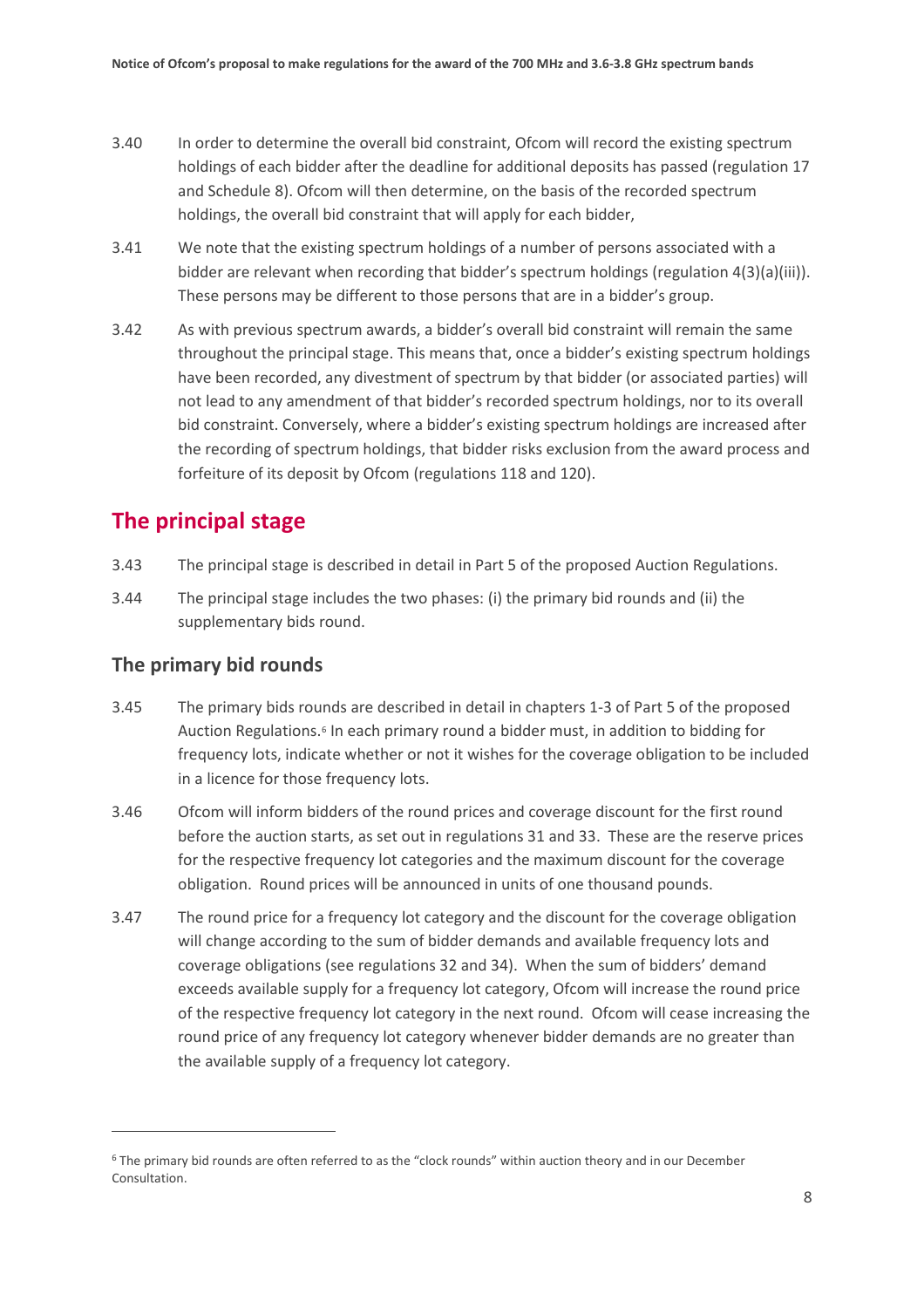- 3.48 The round price for the coverage obligations will function as a 'discount' which bidders can apply to the price of the frequency lots included in their bid selection (regulation 23). This is equivalent to the coverage obligations having a 'negative' round price that is equal to the amount of the discount. There are two coverage obligations in total. If more than two bidders bid for a coverage obligation in a primary round, Ofcom will reduce the discount for the coverage obligation in the next primary round. The discount applying to the coverage obligation is such that it cannot be less than zero. Each bidder can only bid for at most one coverage obligation.
- 3.49 Once Ofcom has announced the round prices for the frequency lots and the discount for the coverage obligation at the beginning of a round, bidders may submit a single bid selection in the round. The price of a bid selection is the sum of the number of frequency lots in each category multiplied by the frequency lot category round price, minus the discount associated with the coverage obligation if it is included in the bid selection. In some instances, including the coverage obligation in a bid selection may result in a negative price. In the event that a bid selection has a negative price, the bid amount for the bid selection would be set at £1,000. Therefore, where the price of a bid selection is negative, a 'positive price constraint' would apply and the amount bid for the bid selection would be converted to £1,000 (see regulation [23(5)] of the proposed Auction Regulations).
- 3.50 The final primary bid round is when there is no positive excess demand for any of the frequency lot categories or for the coverage obligations (regulation 29). After the final primary bid round, all valid bids submitted during the primary round phase are entered into the supplementary bids round.

#### **Bid activity constraints in the primary bid rounds**

3.51 A bid selection made by a bidder in a primary bid round is subject to a number of constraints on bid activity set out in regulations 24(2) and 37-43. The activity constraints are designed in part to encourage bidders to submit bids in a timely and consistent fashion.

#### **Eligibility points**

- <span id="page-10-0"></span>3.52 Each bidder would have a specified number of eligibility points at the start of each round and can use these points to bid on frequency lots.<sup>[7](#page-10-1)</sup> Each frequency lot has a certain number of eligibility points associated with it as set out in Schedule 9, and bidders cannot bid on a package of frequency lots greater than their current eligibility (unless they make a relaxed bid, see paragraphs 3.56 to 3.61 below).
- 3.53 The number of eligibility points a bidder starts with in any primary round will be the number of eligibility points associated with its bid in the previous round (except when the bidder made a relaxed bid), set out in regulation 36. A bidder's eligibility points in the first primary round would be based on its total financial deposit payment before the start of the

<span id="page-10-1"></span> $<sup>7</sup>$  It is proposed that the coverage obligation has zero eligibility points.</sup>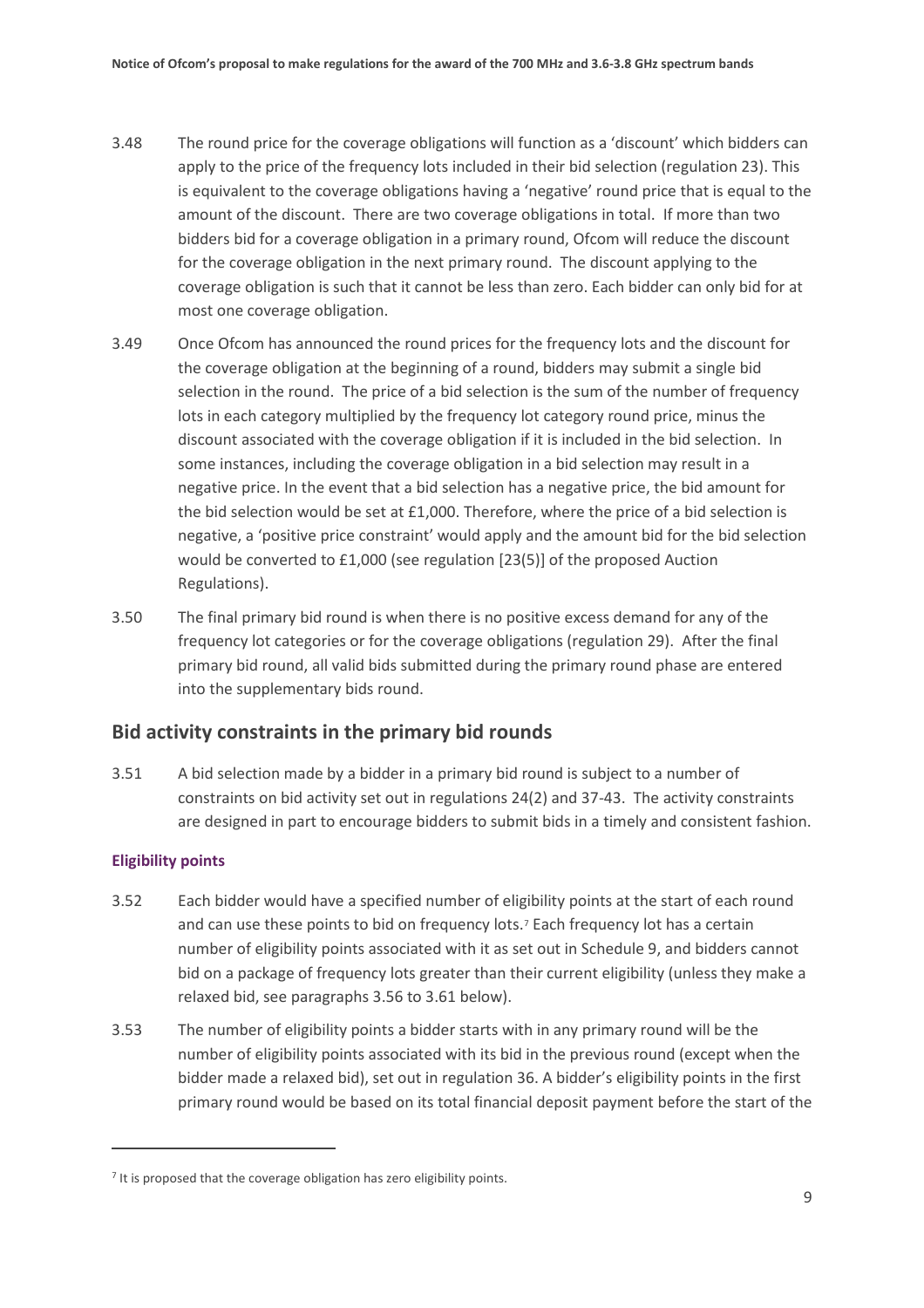principal stage (see regulation 16). Ofcom has proposed 2x5 MHz paired 700 MHz is worth four points, 5 MHz of SDL 700 MHz is worth one point and 5 MHz of 3.6 GHz is worth one point, as set out in Schedule 9.

- <span id="page-11-0"></span>3.54 A bidder will be able to bid for a selection in each round if its activity points do not exceed the bidder's initial eligibility. A bid selection comprises a number of frequency lots and may also include the coverage obligation.
- 3.55 If a bidder does not submit a bid in the first primary round with at least one point of activity, the bidder shall be excluded from further participation in the award and forfeit its deposit (regulation 27). If a bidder chooses a zero-points activity bid selection in a primary round other than the first primary bid round, the bidder shall not be allowed to submit bids in any subsequent primary bid rounds but is permitted to submit bids in the supplementary round, regulation 28.

#### **Relaxed bids**

- 3.56 The relaxed activity rule would allow bidders to submit bids during the primary rounds for packages that exceed their eligibility limit in a particular round, provided that doing so is consistent with certain relative preferences that a bidder has expressed up to that point in the primary rounds. Such a bid selection is referred to as a 'relaxed primary bid', as it relaxes the activity rule set out in 24(2)(a). To ensure consistency, the submission of bids above the bidder's eligibility limit may, in some instances, require raising earlier bid amounts made by the bidder on other packages in prior primary rounds. These are referred to as 'chain bids' and are described in more detail in paragraphs [3.62-](#page-12-0)3.67.
- 3.57 Relaxed primary bids are described in chapter 2, Part 5 of the regulations. If a bidder wants to bid for a selection in a round that requires more eligibility points than it has at the start of the round (but not higher than its initial eligibility), the bidder may submit a relaxed primary bid, provided certain conditions are met.
- 3.58 Ofcom proposes to allow relaxed primary bids that are consistent with the preferences a bidder has expressed in particular (prior) primary bid rounds known as 'eligibility reducing rounds' (regulation 37(4)(a)). Eligibility reducing rounds are specific to individual bidders and occur whenever a bidder chooses a bid selection in a round that has activity below the bidder's eligibility limit in the round.
- 3.59 A relaxed bid selection in a primary round may or may not require one or more accompanying chain bids as set out in regulations 37 and 38.
- 3.60 A relaxed bid in a primary round without chain bids means that the price of the bid selection is consistent with the choice made by the bidder in a connected eligibility reducing round, regulation 37(4)(d). A connected eligibility reducing round is the most recent round in which the bidder could have presented the current bid selection without exceeding the eligibility limit and is uniquely determined.
- 3.61 In the event a relaxed bid appears inconsistent with the bidder's choice in the bidder's connected eligibility reducing round, Ofcom would determine whether appropriate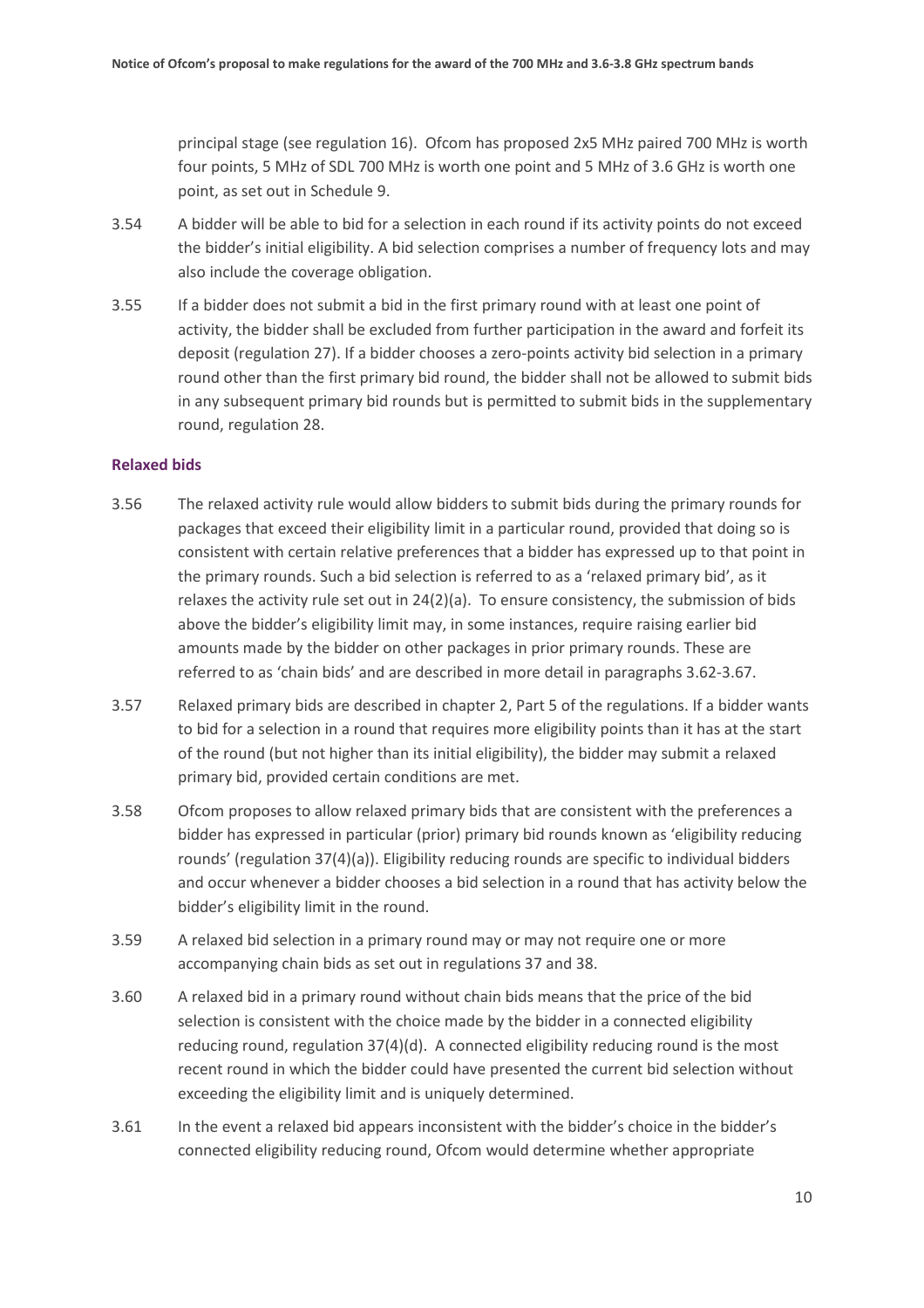changes to bid amounts would result in consistency. Appropriate changes would be undertaken in this instance through what are termed chain bids.

#### **Chain bids**

 $\overline{a}$ 

- <span id="page-12-0"></span>3.62 A relaxed bid could require a bidder to submit one or more accompanying 'chain bids', as set out in regulations 38-43. A chain bid is an increase in a bidder's bid amount for a bid selection made by the bidder in an eligibility reducing round occurring previously.<sup>[8](#page-12-1)</sup> Alternatively, chain bids reflect the amounts the bidder would be willing to pay for such bid selections to ensure consistency with the bidder's preferred bid selection in the current round.
- 3.63 If a chain bid is required to accompany a relaxed bid, this is determined with reference to the bidder's connected eligibility reducing round (regulation 41).
- 3.64 Between a bidder's connected eligibility reducing round and the current round in which the bidder is submitting the relaxed bid, a bidder may have submitted bid selections that resulted in other eligibility reducing rounds. In the scenario where a chain bid is required in regard to the connected eligibility reducing round, Ofcom will also check that the relaxed bid selection is consistent with choices made in any further eligibility reducing rounds that may have occurred after the connected eligibility reducing round and before the current round. This check for consistency may require further chain bids depending on the number of eligibility reducing rounds (regulations 42 and 43). The approach Ofcom applies to these chain bids is the same as for the chain bid outlined in 3.63.
- 3.65 A relaxed bid selection accompanied by one or more chain bids is a valid bid in the primary bid rounds (regulations 25 and 26).
- 3.66 It is possible for a bidder to make relaxed primary bids that necessitate chain bids for *past* chain bids, and the procedure for assessing such bids is identical to that outlined above.
- 3.67 Whenever a bidder makes a relaxed primary bid selection, the eligibility limit in the next round is equal to that in the last round in which the bidder presented a standard primary bid (regulation 35(4)(b)).

#### **Information made available during the primary bid rounds**

- 3.68 After each primary bid round, Ofcom will announce to a bidder the bid selection made by the bidder, but not the bid selections of other bidders. After each primary bid round, except the final primary bid round (see below), Ofcom will announce to all bidders information about excess demand as in regulation 62. After the final primary bid round Ofcom will not provide any information about excess demand.
- 3.69 For the last round of each day of the primary bid rounds, excluding the day of the final primary bid round, Ofcom will publish on its website the level of excess demand for each

<span id="page-12-1"></span><sup>&</sup>lt;sup>8</sup> The bid amount expressed previously for any bid selection is constrained to be no less than £1,000, though the bid price may be negative.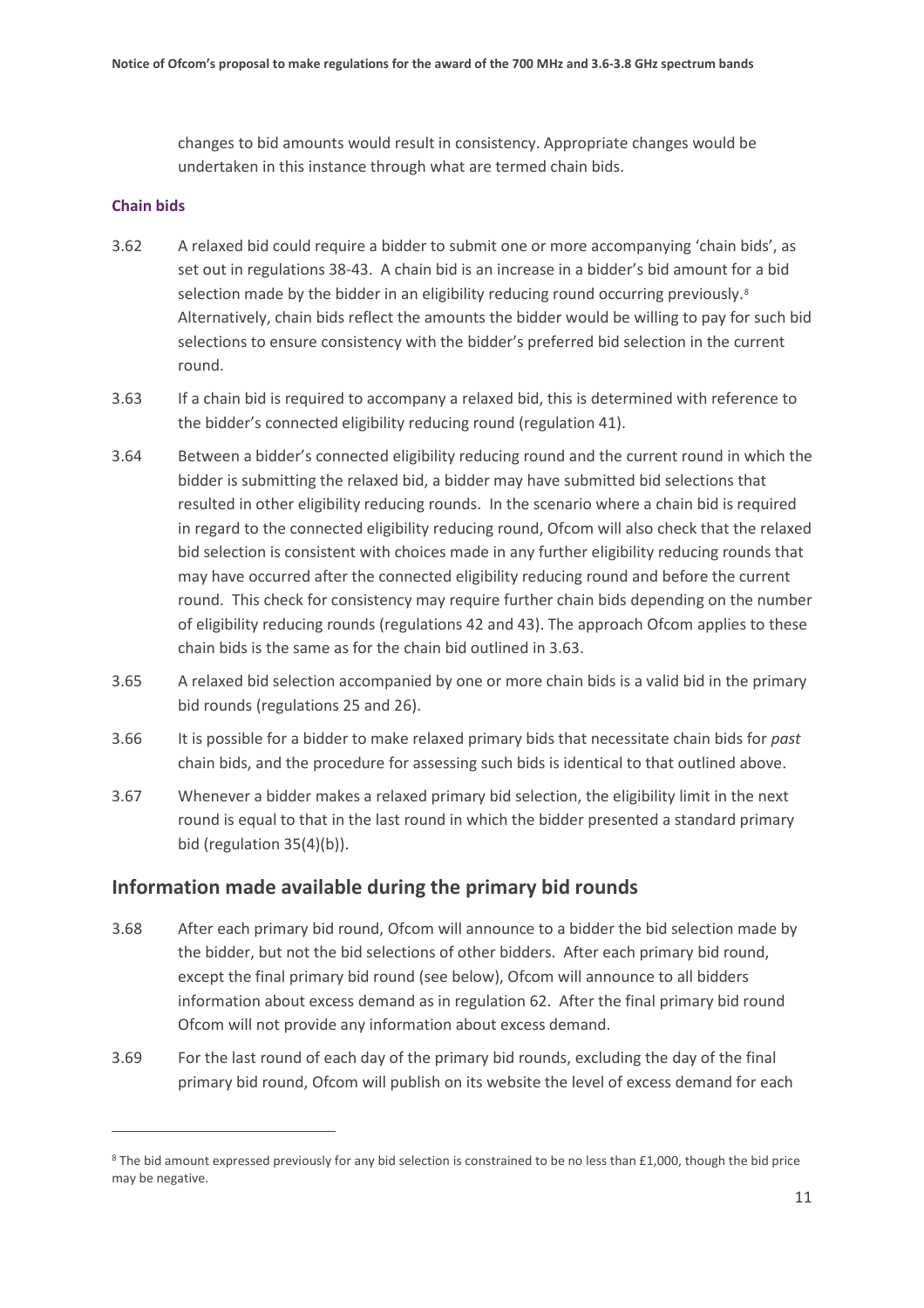frequency lot category as in regulation 63. On the day of the final primary bid round, Ofcom will publish on its website that the primary bid rounds have ended.

#### **Extensions during the primary bid rounds**

- 3.70 Regulation 60 describes extensions during the primary bid rounds. During the primary bid rounds only, bidders would be entitled to two round extensions of thirty minutes. A round extension will be automatically triggered when the scheduled end of a round is reached and a bidder with one or more extensions remaining has not submitted its bid.
- 3.71 Ofcom may grant a further extension to a bidder where it is satisfied that the use of an extension has been due to circumstances beyond the bidder's control

#### **Deposit payments during the primary bid rounds**

3.72 When the amount that a bidder has specified it is willing to pay for a bid selection in the primary round is greater than double the total amount the bidder has on deposit, Ofcom may require the bidder to increase its deposit and specify a deadline for payment of the further sum (see regulation 68). The further sum that the bidder may be required to pay shall be at most the difference between its deposit amount and the amount of the bidder's highest valid primary bid. Ofcom expects to provide further guidance on deposit payments for the primary bid rounds closer to the start of the auction.

### **The supplementary bids round**

- 3.73 The supplementary bids round is described in chapters 4-6 of Part 5 of the proposed Auction Regulations. This is a single round in which each bidder can present one or more mutually exclusive bids for any bid selection no higher than the bidder's initial eligibility, subject to a number of other constraints as described in chapters 4-6 of Part 5 of the Auction Regulations. For each supplementary bid submitted by a bidder, excluding any chain bids that might accompany such a bid, there shall at most be one bid amount for each possible bid selection. Ofcom proposes a bidder may submit up to a maximum of three thousand bids in the supplementary bids round, excluding any chain bids (regulation 45(4))
- 3.74 The amount a bidder submits for a bid selection X in the supplementary bids round would depend on whether a bidder made a bid for bid selection X in the primary bid rounds phase and whether bid selection X was the subject of a chain bid accompanying a bidder's selection in the final primary round.
- 3.75 With the exception of a bidder's bid in the final primary bid round (and any associated chain bids), any bids in the supplementary bids round must be:
	- a) at least as high as the bidder's highest bid amount in the primary bid round (whether standard or chain bid); and
	- b) no higher than a supplementary cap (as outlined below).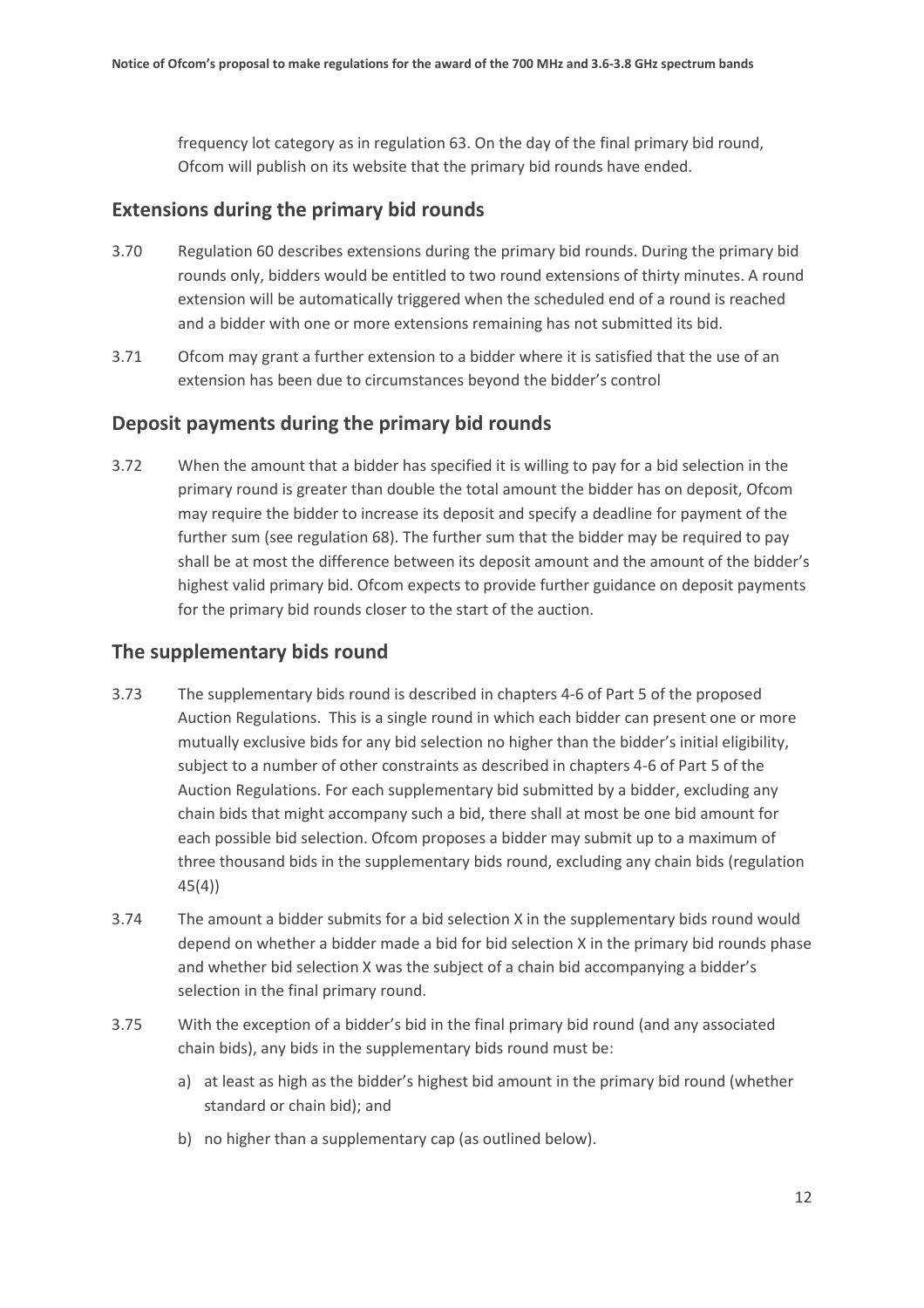- 3.76 The bidder's bid in the final primary bid round (and any associated chain bids) are not subject to the supplementary cap. A supplementary round bid for the bidder's bid selection in the final primary bid round can be made at any amount at least as high as the amount in the final primary round (regulation 49).
- 3.77 In the event bid selection X was the subject of a chain bid associated with a bidder's relaxed bid selection in the final primary round, bid selection X would also be subject to eligibility reducing round consistency checks if the bidder subsequently submits a supplementary relaxed bid for its final primary round package. Relaxed supplementary bids are described in more detail below.
- 3.78 A supplementary round bid for a bid selection that the bidder did not choose in the primary bid rounds is subject to a price floor which is the greater of £1,000 or the reserve prices and a supplementary cap rule.

#### **Supplementary cap**

- 3.79 The supplementary cap rule (also referred to as the 'final price cap') is set out in regulation 50. The supplementary cap constrains each supplementary bid that a bidder may place on each package, except for the package chosen by the bidder in the final primary bid round. If the choice in the final primary bid round was a relaxed primary bid with accompanying chain bids, a bidder submitting a supplementary bid for such packages would necessarily need to adhere to consistency checks made with reference to eligibility reducing rounds.
- 3.80 The supplementary cap is designed to ensure bid consistency across bid selections. By way of illustration, a bidder choosing package A in the final primary bid round reveals that at the final round prices the bidder prefers package A over all packages that the bidder could have selected in the final primary round (including any packages with higher eligibility that would have necessitated a relaxed bid and possible associated chain bids). Therefore, if a bidder chooses not to submit a higher bid for package A in the supplementary bids round, it would be consistent to require that a supplementary bid for any other package should not be at an amount above the price of the package in the final primary round.
- 3.81 By contrast, if a bidder increases the bid amount for package A in the supplementary bids round, it would be consistent to allow the bidder discretion to submit a supplementary bid for any other package within or at initial eligibility (e.g. package B) that is not above the price of package B at the final primary bid round prices *plus* the increase in the amount bid for package A (i.e. the difference between the bidder's bid amount for package A bid in the supplementary round and the bid price for package A in the final primary round).

#### **Relaxed supplementary bids**

3.82 Every supplementary bid selection, except one that may be for the bidder's bid selection in the final primary bid round, is subject to the supplementary cap rule. A subset of these bids, known as relaxed supplementary bids, are additionally subject to consistency checks as set out in regulations 51-57. The consistency checks are analogous to those applied to relaxed primary round bids.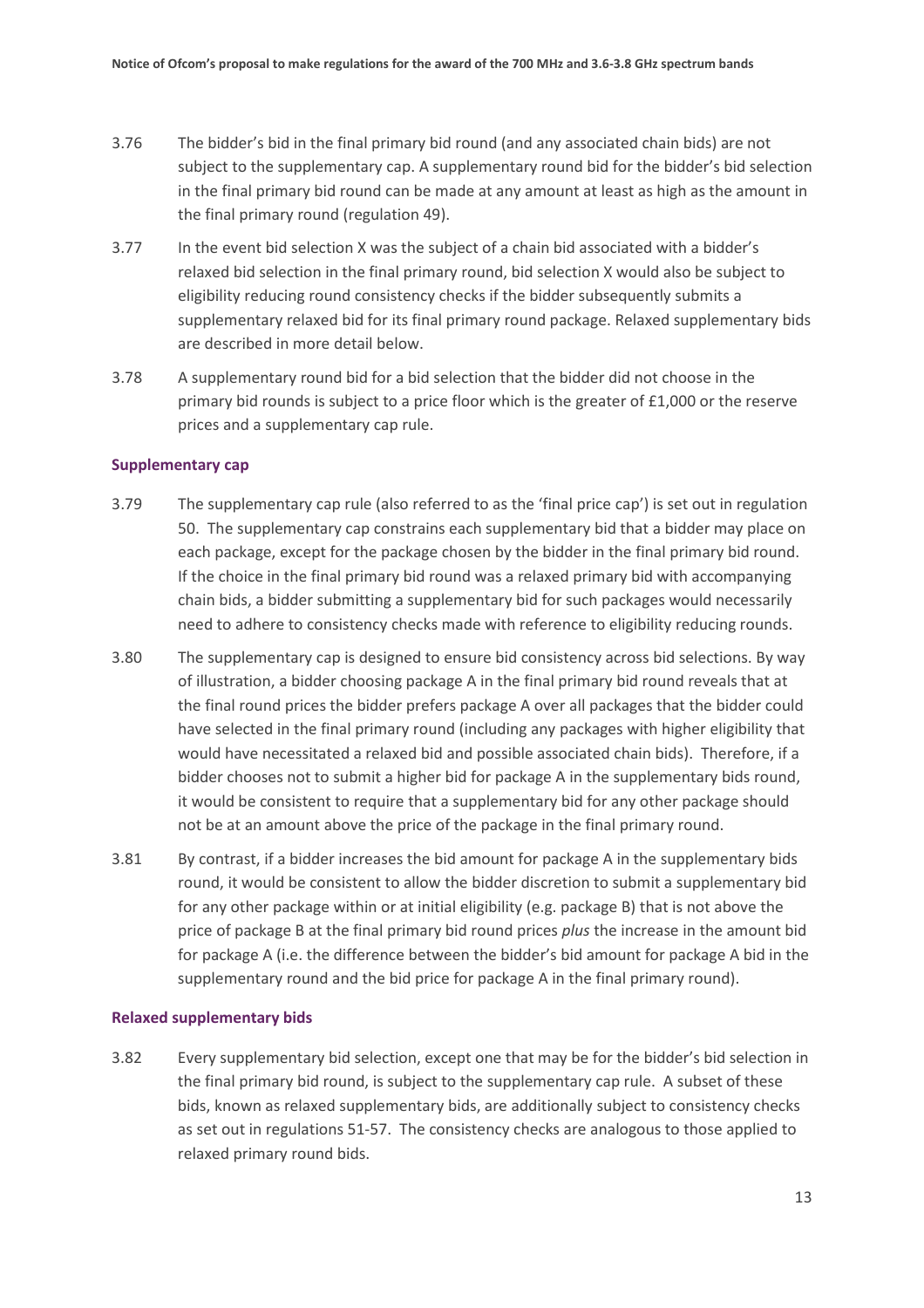- 3.83 We propose that all bid selections in the supplementary round which have activity above the eligibility limit that would have applied had a primary round occurred immediately after the final primary round, are subject to consistency checks. These checks are determined with reference to bids made in eligibility reducing rounds in the primary bid rounds phase.
- 3.84 The consistency checks would comprise a set of one or more relative caps applying to all bids in the supplementary round with activity above the supplementary round eligibility limit. Such bids are relaxed supplementary bids which may necessitate one or more chain bids (regulations 55-57). Where multiple relaxed supplementary round bids result in multiple chain bids for the same package bid in an eligibility reducing round in the primary bid rounds, the highest bid amount submitted would be the bid considered in the winner determination (see below, regulation 76).

#### **Extensions during the supplementary bids round**

3.85 As set out in the regulation 72, if a bidder is unable to submit its supplementary bids within the time specified for the round, it may be entitled to an extension of a further 60 minutes In order for this to apply, Ofcom must be satisfied that there are circumstances beyond the bidder's control which meant that the bidder could not submit its supplementary bids before the end of the round.

#### **Further deposit for supplementary bids round**

3.86 Ofcom will notify a deadline for bidders to pay the further deposit for the supplementary bids round (regulation 75). For bidders that have satisfied all deposit requirements during the primary bid rounds, the further sum to be paid will be such that the total amount a bidder has on deposit is at most one half of the greater the bidder's highest valid primary bid or highest valid supplementary bid. For bidders that have not met all deposit requirements, the further sum will be up to the full amount of the greater of the bidder's highest valid primary bid or highest valid supplementary bid. Ofcom expects to provide further guidance on deposit payments for the supplementary bids round closer to the start of the auction.

#### **Determination of winning principal stage bids**

- 3.87 After the supplementary bids round, Ofcom applies a procedure to determine the winning bidders and the base prices, which is called the 'winner determination' and is set out in regulations 76 and 77 and Schedule 4.
- 3.88 The winning combination of principal stage bids shall be the valid combination of principal stage bids for which the total value is the highest. The total value of the combination of principal stage bids is calculated in accordance with regulation 76, and is the sum of the total bid amounts included in the combination, plus the reserve price for any frequency lots not included in the combination minus the maximum discount for any coverage obligation not included in the combination.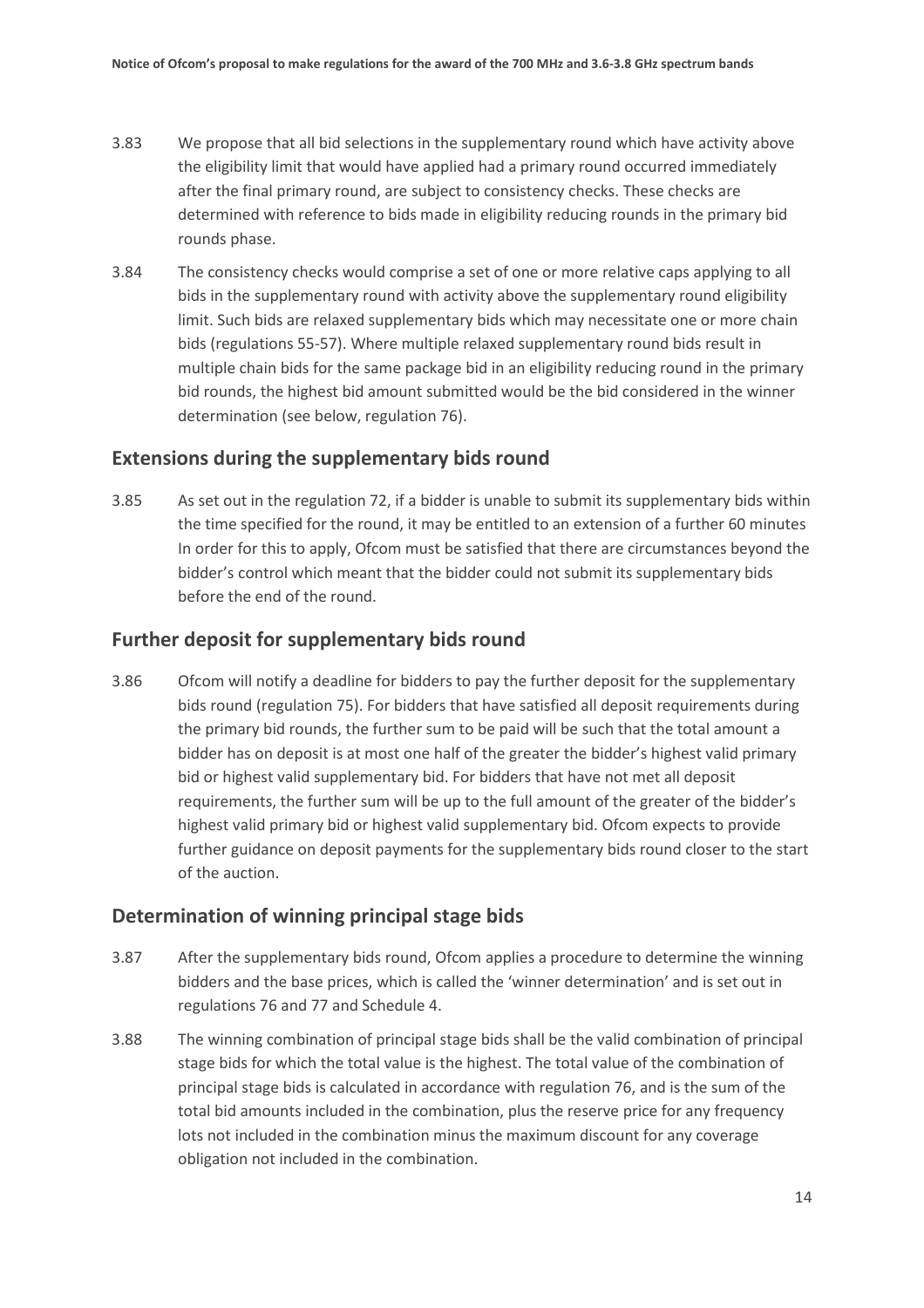- 3.89 Following the selection of the winning combination of principal stage bidders, Ofcom proposes to apply a method based upon opportunity cost for determining base prices for their winning bid selections as set out in Schedule 4.
- 3.90 The base prices for winning bidders must satisfy the following conditions:
	- the base price for each winning bid must be at least the sum of the starting prices of all the frequency lots included in the package of the winning bid minus the discount for the coverage obligation if included in the winning bid;
	- the base price must be at least £1,000;
	- the base price for each winning bid cannot exceed the bid amount of the winning bid;
	- the sum of base prices for each subset of winners (including subsets containing a single winner and the subset containing all winners) must be at least the joint opportunity cost for that subset of winners; and
	- the sum of base prices must be minimised across all possible sets of prices that meet the conditions above.

#### **Final principal stage deposit**

3.91 Winning bidders from the principal stage must pay a final principal stage deposit by a deadline specified by Ofcom, such that the amount that the bidder has on deposit is at least the amount of the base price of that bidder's winning bid (regulations 79). If the amount a bidder has on deposit is less than this following the passing of the deadline, that bidder shall be excluded from the award process, will not be granted any licences, and shall forfeit its deposit.

#### **Publication of the principal stage results**

3.92 In accordance with regulation 80, after the deadline for the final principal stage deposit, Ofcom will publish on its website the names of the winning bidders and, for each winning bidder, the number of frequency lots won in each frequency category, whether a coverage obligation applies, and base prices. Ofcom will also publish the names, number of lots won, and base prices for any bidder that did not pay the final principal stage deposit by the deadline specified under regulation 79 and was therefore excluded from the award process.

### **The assignment stage**

3.93 After the principal stage of the auction, we propose to hold a single round, sealed bid assignment stage to determine the exact frequencies won by each bidder. Part 6 of the proposed Auction Regulations sets out how we propose to implement the assignment stage.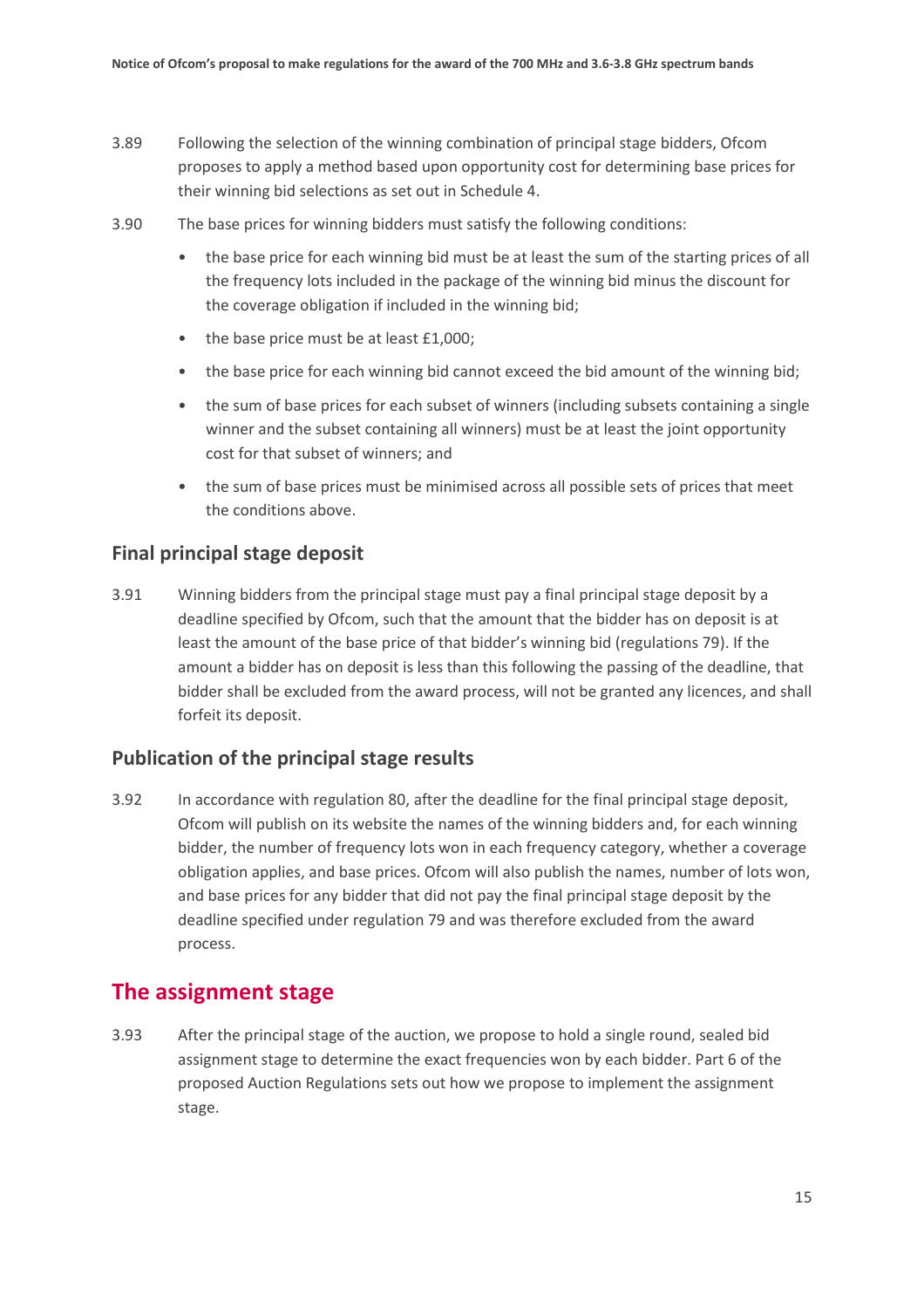- 3.94 If there is only one permissible assignment plan for a frequency lot category, then bidders would be assigned the frequencies corresponding to the spectrum they won in the respective band in accordance with this assignment.
- 3.95 If, as is more likely, there are multiple assignments that meet these requirements, then bidders who would be assigned alternative frequencies in different assignments would be invited to submit bids for these alternative options. Ofcom would then select the highest value combination of bids that can be accommodated. Assignment stage bids are considered separately for each of the three spectrum bands.
- 3.96 Bidders are not required to submit assignment bids to be assigned frequencies that correspond to the amount of spectrum won in the principal stage. Therefore, participation in the bidding process of the assignment stage is optional.
- 3.97 Ofcom will only consider combinations of assignment stage options where each bidder is assigned a contiguous frequency block of spectrum that corresponds to the bandwidth acquired in the principal stage, and where any frequency lots in a category not assigned to any bidder also form a contiguous frequency block.

#### **Required assignment stage deposit**

- 3.98 Bids placed in the assignment stage by a bidder will only be considered valid if the bidder provides Ofcom with the required assignment stage deposit (regulation 109). The required assignment stage deposit should be such that the amount the bidder has on deposit covers its required final principal stage deposit, plus
	- a) the bidder's highest assignment stage bid for a 700 MHz paired assignment stage option;
	- b) the bidder's highest assignment stage bid for a 700 MHz individual assignment stage option; and
	- c) the bidder's highest assignment stage bid for a 3.6-3.8 GHz assignment stage option.
- 3.99 Where the bidder fails to do so, it shall be deemed to have made a valid assignment stage bid of zero pounds for all assignment stage options, in accordance with regulations 92(4), 97(4) and 102(4).

#### **Determination of winning assignment stage bids and additional prices**

- 3.100 Of all combinations of assignment stage options that are compatible with valid assignment stage band plans, the one that yields the greatest value will be selected as the winning combination of assignment stage options.
- 3.101 Bidders will pay an additional price reflecting the opportunity cost of bids, as set out in Schedules 5, 6 and 7 to the regulations.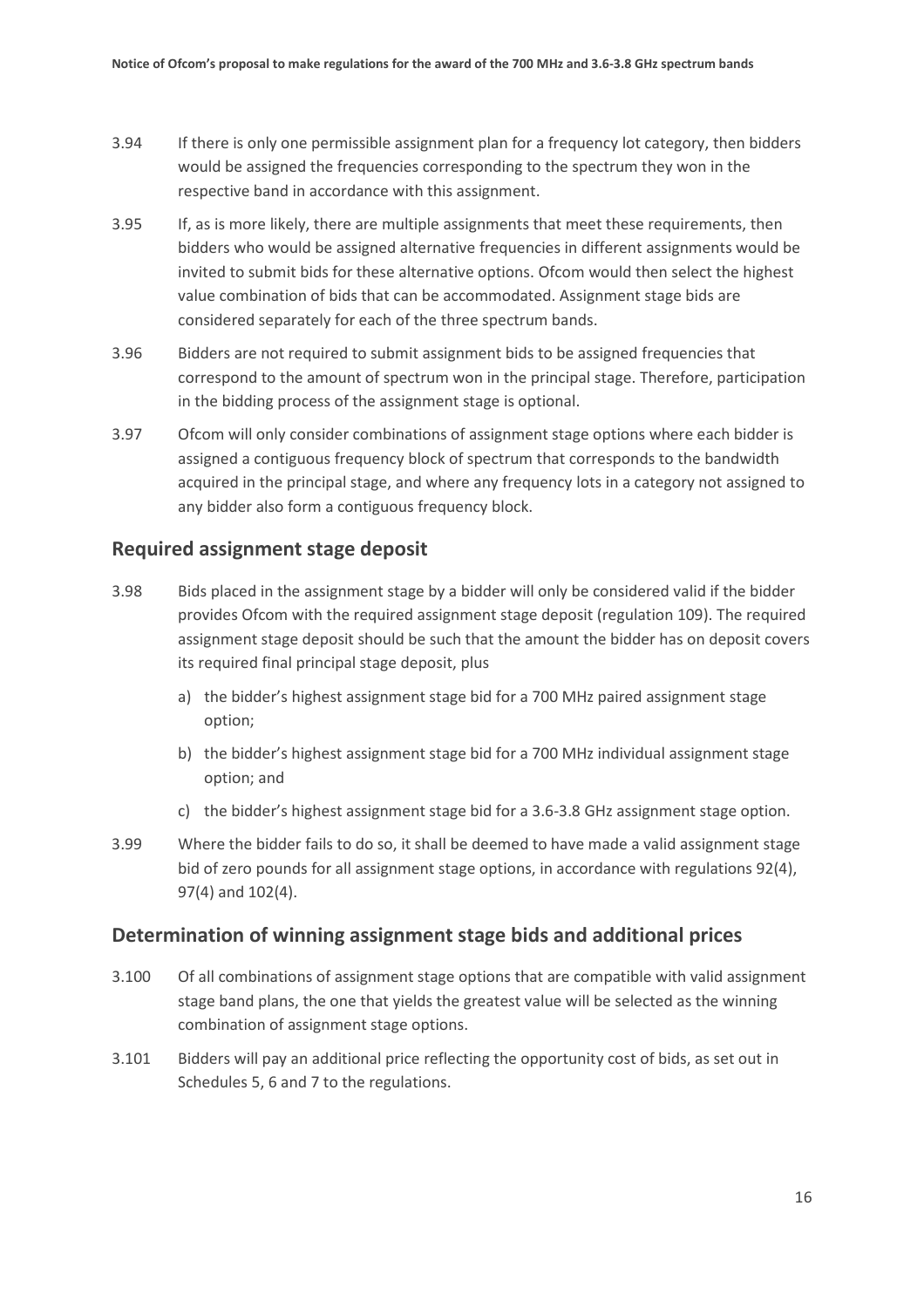## **The grant stage**

#### **Licences available in the auction**

- 3.102 Part 7 of the Auction Regulations deals with the grant stage.
- 3.103 Regulation 113 sets out the two licences which Ofcom proposes to make available under the auction. These are:
	- a) 700 MHz licences, which will be available to bidders which made winning bids for 700 MHz paired frequency lots and/or 700 MHz individual frequency lots; and
	- b) 3.6-3.8 GHz licences, which will be available to bidders which made winning bids for 3.6 GHz lots;
- 3.104 If a bidder wins a coverage obligation in the principal stage of the auction, the coverage obligation will be written into each of the spectrum licences that the bidder wins in the auction.
- 3.105 Following the end of the assignment stage, Ofcom will determine the particular licence fee and the precise frequencies to be included in the licence (regulation 112).

#### **Granting of licences**

- 3.106 Where the winning bidder's deposit is less than its licence fee after the assignment stage, the bidder must pay the difference between the amount of its deposit and its licence fee by the deadline specified under regulation 115. If a winning bidder's deposit is greater than or equal to its licence fee, Ofcom will grant licences to that bidder for the relevant frequencies assigned and refund to the bidder the difference (if any) between the amount of that deposit (less any sum forfeited) and the licence fee (regulation 116).
- 3.107 Interest on deposits, if any, will not be paid to applicants or bidders.
- 3.108 As explained above, if a bidder does not meet the payment requirement, it will not be entitled to the grant of any licences and will not receive a refund of its deposit, which will (where not already forfeited) be forfeited.

#### **Completion of the award process**

3.109 After the grant of licences, and the payment of refunds to winning bidders, Ofcom will complete the award process by publishing on the Ofcom website the names of all the licensees, the details of the frequency ranges and any coverage obligations included in the licences awarded, the licence fees, details of the bids, and, where a bidder did not meet the requirements relating to the amount payable, details of the licences which would have been awarded, and fees which would have been paid.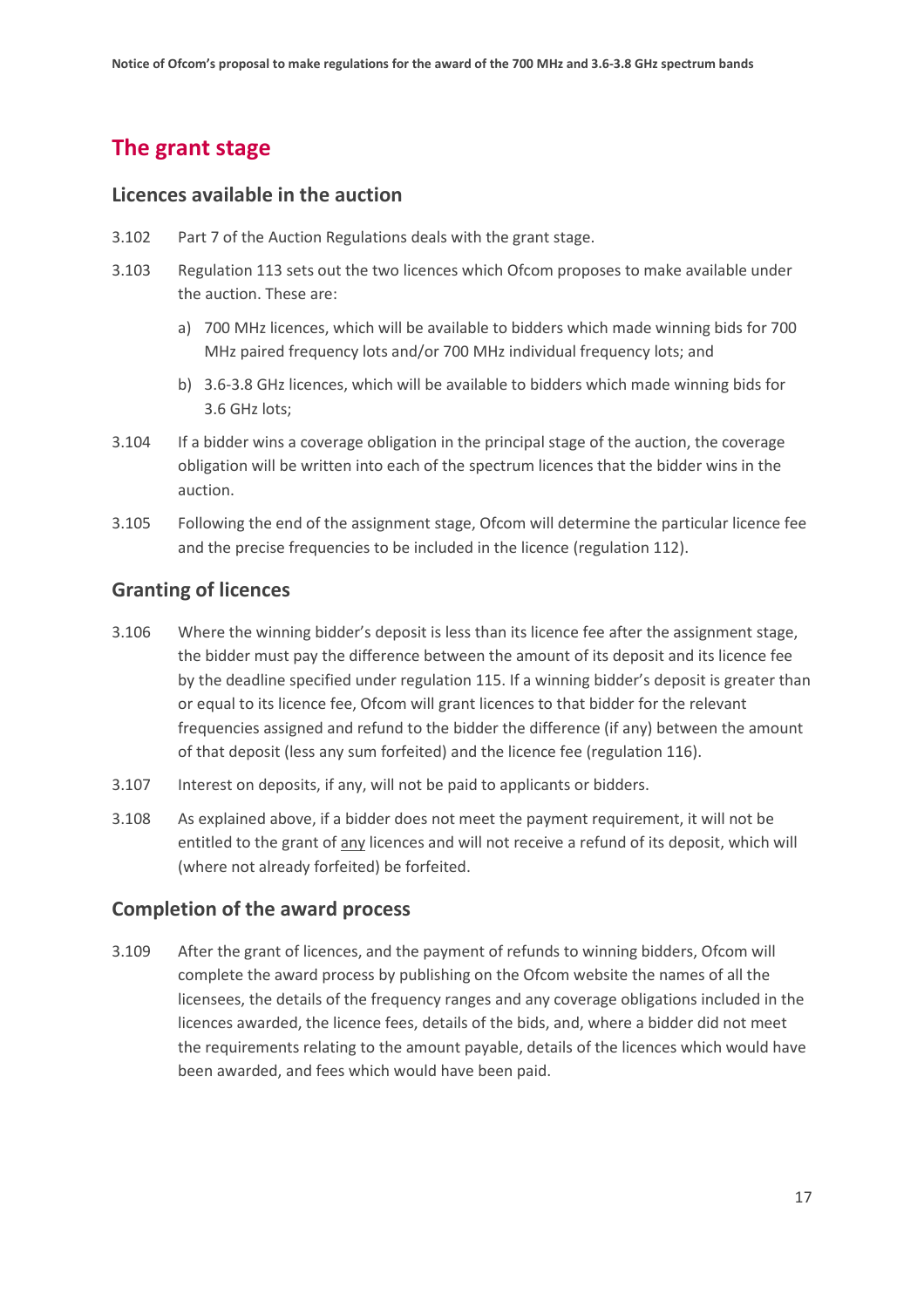## **Consultation questions**

**Question 1:** Do you have any comments on our proposals to make Wireless Telegraphy (Licence Award) Regulations 2019, which are set out in draft form in annex 5?

**Question 2:** Do you have any comments on the implementation of the bid activity constraints in the primary rounds in the draft regulations, in particular relaxed bids, relative caps, and chain bids?

**Question 3:** Do you have any comments on the implementation of the supplementary cap (i.e. final price cap), relaxed supplementary bids and relative caps in the supplementary bids round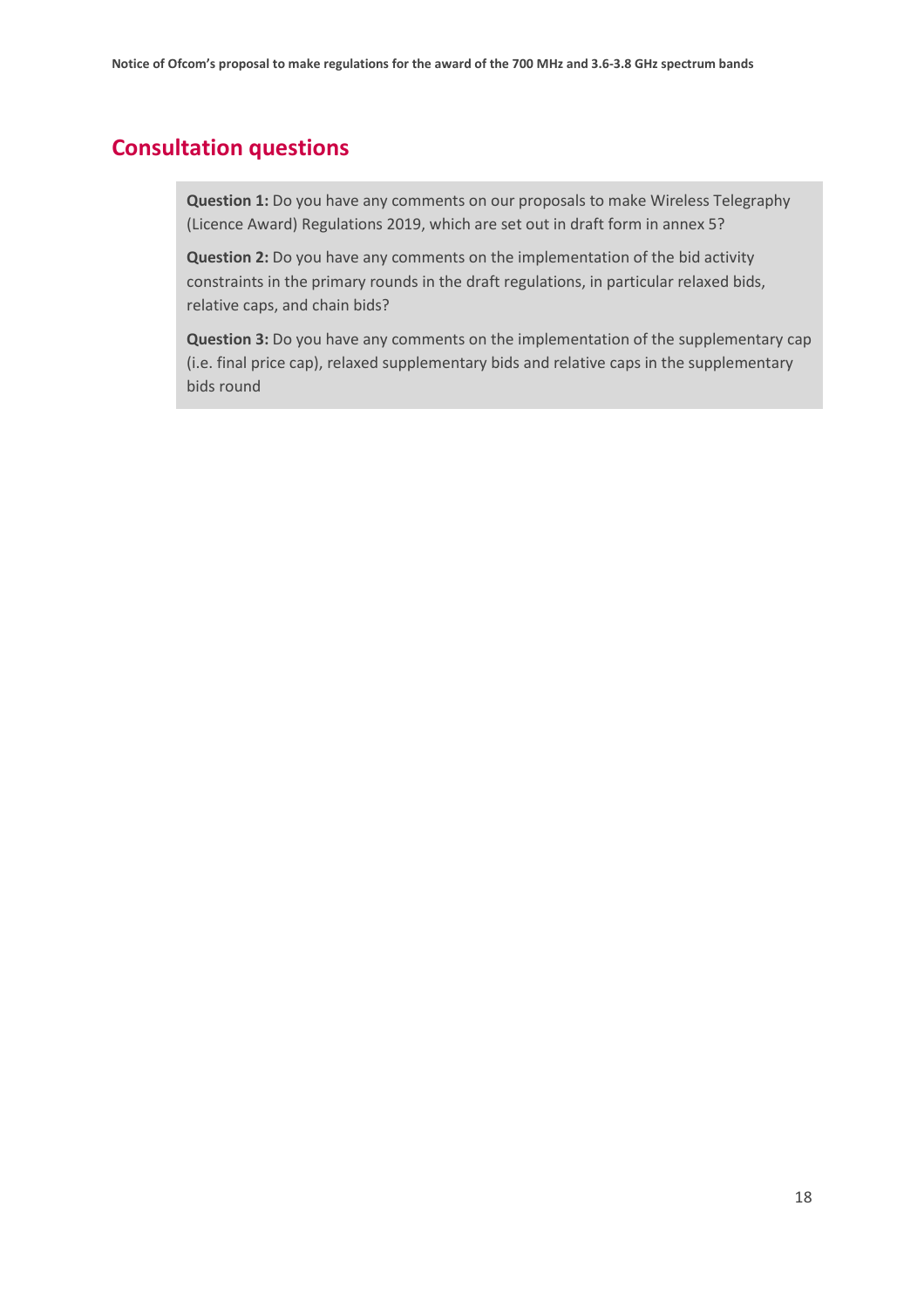# <span id="page-20-0"></span>A1. Responding to this consultation

**Delete these annexes if your document is not a consultation**

### **How to respond**

- A1.1 Ofcom would like to receive views and comments on the issues raised in this document, by 5pm on 12 March 2019
- A1.2 You can download a response form from [https://www.ofcom.org.uk/consultations-and](https://www.ofcom.org.uk/consultations-and-statements/category-2/proposal-auction-regulations-700mhz-3.6-3.8-ghz)[statements/category-2/proposal-auction-regulations-700mhz-3.6-3.8-ghz.](https://www.ofcom.org.uk/consultations-and-statements/category-2/proposal-auction-regulations-700mhz-3.6-3.8-ghz) You can return this by email or post to the address provided in the response form.
- A1.3 If your response is a large file, or has supporting charts, tables or other data, please email it t[o radiospectrum.award@ofcom.org.uk,](mailto:radiospectrum.award@ofcom.org.uk) as an attachment in Microsoft Word format, together with the cover sheet [\(https://www.ofcom.org.uk/consultations-and](https://www.ofcom.org.uk/consultations-and-statements/consultation-response-coversheet)[statements/consultation-response-coversheet\)](https://www.ofcom.org.uk/consultations-and-statements/consultation-response-coversheet).
- A1.4 Responses may alternatively be posted to the address below, marked with the title of the consultation:

700 MHz and 3.6-3.8 GHz award Ofcom Riverside House 2A Southwark Bridge Road London SE1 9HA

- A1.5 We welcome responses in formats other than print, for example an audio recording or a British Sign Language video. To respond in BSL:
	- Send us a recording of you signing your response. This should be no longer than 5 minutes. Suitable file formats are DVDs, wmv or QuickTime files. Or
	- Upload a video of you signing your response directly to YouTube (or another hosting site) and send us the link.
- A1.6 We will publish a transcript of any audio or video responses we receive (unless your response is confidential).
- A1.7 We do not need a paper copy of your response as well as an electronic version. We will acknowledge receipt if your response is submitted via the online web form, but not otherwise.
- A1.8 You do not have to answer all the questions in the consultation if you do not have a view; a short response on just one point is fine. We also welcome joint responses.
- A1.9 It would be helpful if your response could include a direct answer to the questions asked in the consultation document, and set out at annex 4 below. It would also help if you could explain why you hold your views, and what you think the effect of Ofcom's proposals would be.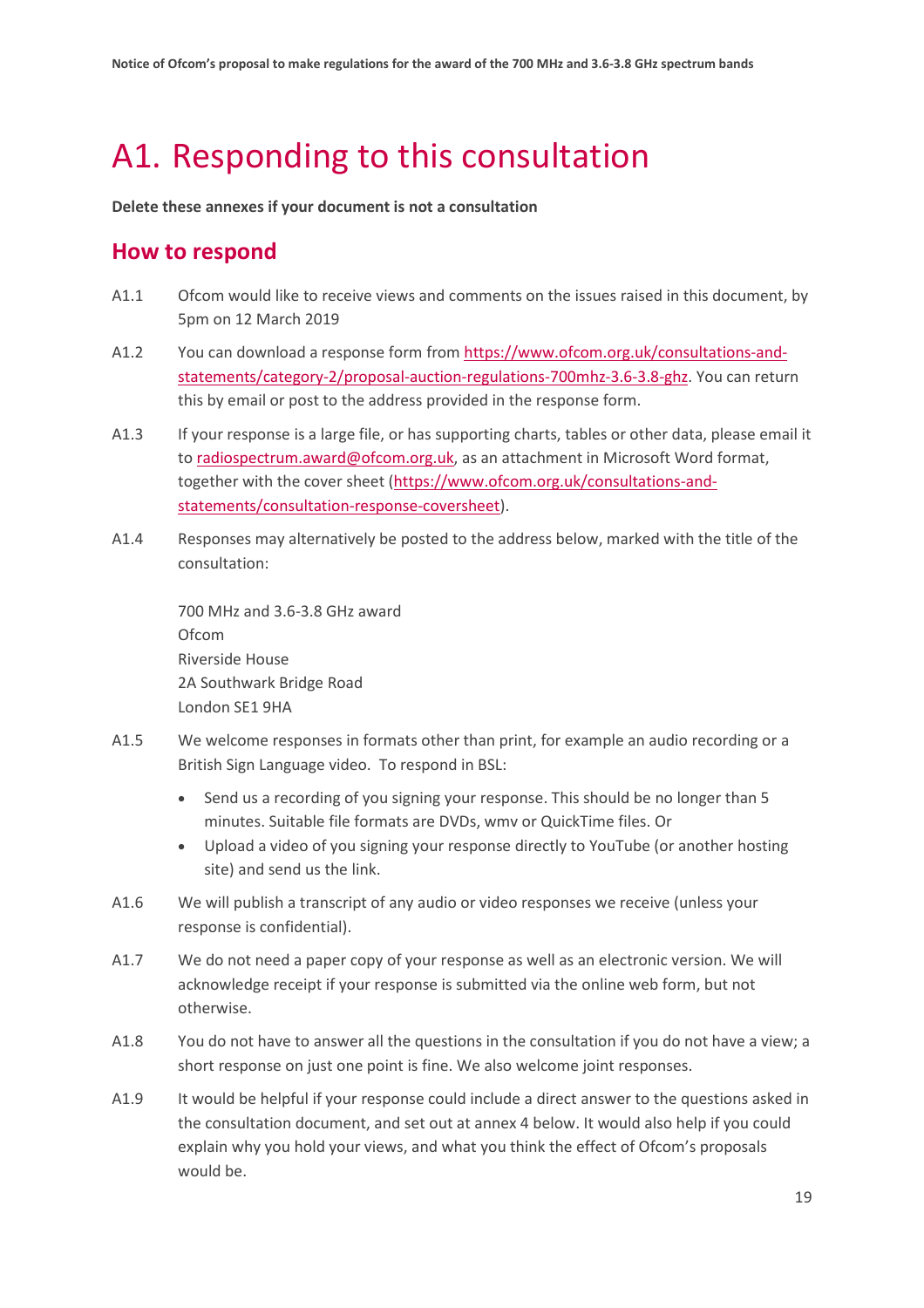A1.10 If you want to discuss the issues and questions raised in this consultation, please contact John Glover on 020 7981 3000, or by email to [radiospectrum.award@ofcom.org.uk.](mailto:radiospectrum.award@ofcom.org.uk)

## **Confidentiality**

- A1.11 Consultations are more effective if we publish the responses before the consultation period closes. In particular, this can help people and organisations with limited resources or familiarity with the issues to respond in a more informed way. So, in the interests of transparency and good regulatory practice, and because we believe it is important that everyone who is interested in an issue can see other respondents' views, we usually publish all responses on our website, [www.ofcom.org.uk,](http://www.ofcom.org.uk/) as soon as we receive them.
- A1.12 If you think your response should be kept confidential, please specify which part(s) this applies to, and explain why. Please send any confidential sections as a separate annex. If you want your name, address, other contact details or job title to remain confidential, please provide them only in the cover sheet, so that we don't have to edit your response.
- A1.13 If someone asks us to keep part or all of a response confidential, we will treat this request seriously and try to respect it. But sometimes we will need to publish all responses, including those that are marked as confidential, in order to meet legal obligations.
- A1.14 Please also note that copyright and all other intellectual property in responses will be assumed to be licensed to Ofcom to use. Ofcom's intellectual property rights are explained further at https://www.ofcom.org.uk/about-ofcom/website/terms-of-use.

### **Next steps**

- A1.15 Following this consultation period, Ofcom plans to publish a statement.
- A1.16 If you wish, you can register to receive mail updates alerting you to new Ofcom publications; for more details please se[e https://www.ofcom.org.uk/about](https://www.ofcom.org.uk/about-ofcom/latest/email-updates)[ofcom/latest/email-updates](https://www.ofcom.org.uk/about-ofcom/latest/email-updates)

### **Ofcom's consultation processes**

- A1.17 Ofcom aims to make responding to a consultation as easy as possible. For more information, please see our consultation principles in annex x.
- A1.18 If you have any comments or suggestions on how we manage our consultations, please email us a[t consult@ofcom.org.uk.](mailto:consult@ofcom.org.uk) We particularly welcome ideas on how Ofcom could more effectively seek the views of groups or individuals, such as small businesses and residential consumers, who are less likely to give their opinions through a formal consultation.
- A1.19 If you would like to discuss these issues, or Ofcom's consultation processes more generally, please contact Jacqui Gregory, Ofcom's consultation champion: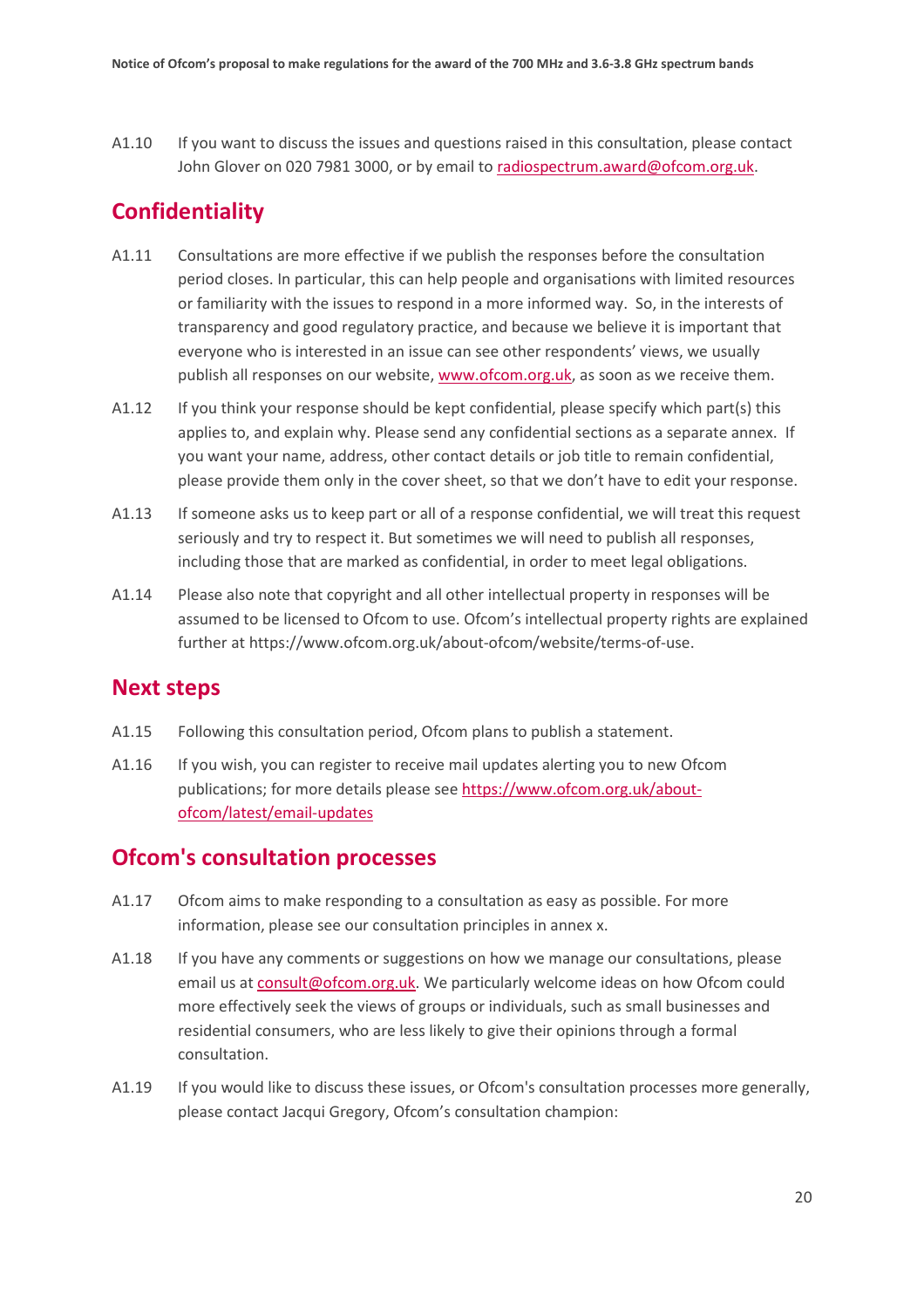Jacqui Gregory Ofcom Riverside House 2a Southwark Bridge Road London SE1 9HA Email: [corporationsecretary@ofcom.org.uk](mailto:corporationsecretary@ofcom.org.uk)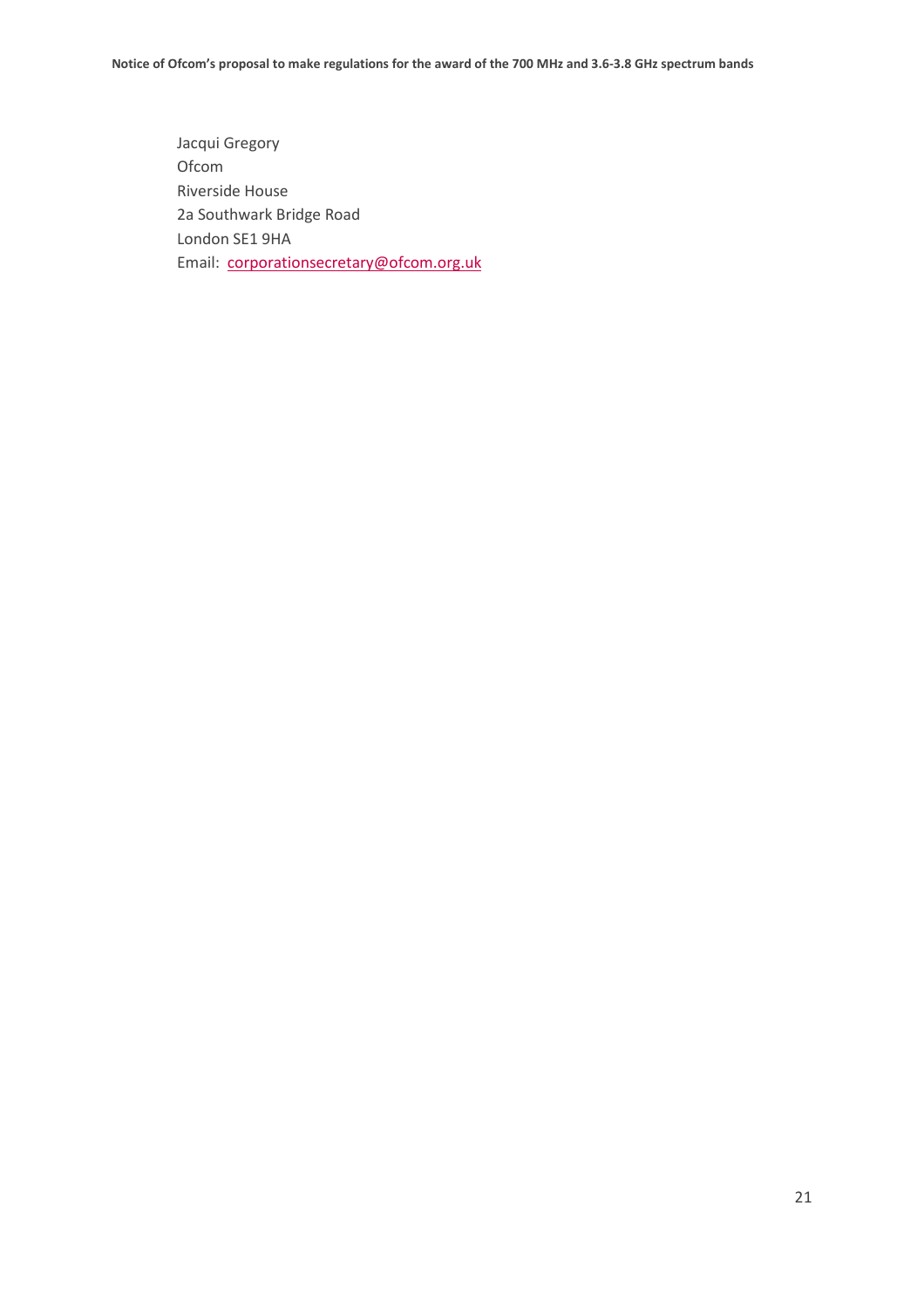# <span id="page-23-0"></span>A2. Ofcom's consultation principles

## **Ofcom has seven principles that it follows for every public written consultation:**

#### **Before the consultation**

A2.1 Wherever possible, we will hold informal talks with people and organisations before announcing a big consultation, to find out whether we are thinking along the right lines. If we do not have enough time to do this, we will hold an open meeting to explain our proposals, shortly after announcing the consultation.

### **During the consultation**

- A2.2 We will be clear about whom we are consulting, why, on what questions and for how long.
- A2.3 We will make the consultation document as short and simple as possible, with a summary of no more than two pages. We will try to make it as easy as possible for people to give us a written response. If the consultation is complicated, we may provide a short Plain English / Cymraeg Clir guide, to help smaller organisations or individuals who would not otherwise be able to spare the time to share their views.
- A2.4 We will consult for up to ten weeks, depending on the potential impact of our proposals.
- A2.5 A person within Ofcom will be in charge of making sure we follow our own guidelines and aim to reach the largest possible number of people and organisations who may be interested in the outcome of our decisions. Ofcom's Consultation Champion is the main person to contact if you have views on the way we run our consultations.
- A2.6 If we are not able to follow any of these seven principles, we will explain why.

### **After the consultation**

A2.7 We think it is important that everyone who is interested in an issue can see other people's views, so we usually publish all the responses on our website as soon as we receive them. After the consultation we will make our decisions and publish a statement explaining what we are going to do, and why, showing how respondents' views helped to shape these decisions.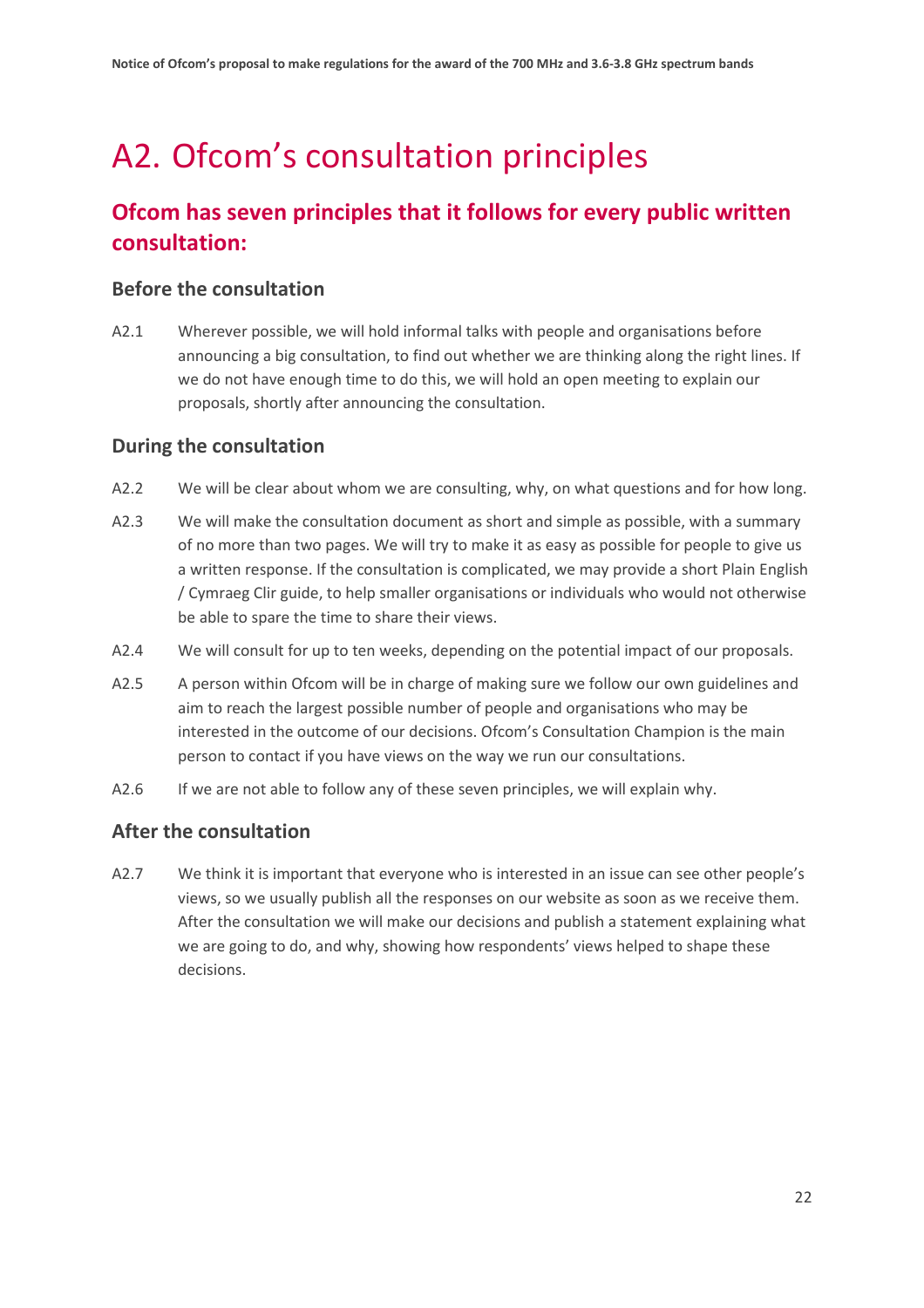## <span id="page-24-0"></span>A3. Consultation coversheet

## **BASIC DETAILS**

Consultation title: organisation realise To (Ofcom contact): Name of respondent: Representing (self or organisation/s): Address (if not received by email):

## **CONFIDENTIALITY**

Please tick below what part of your response you consider is confidential, giving your reasons why

| Nothing                                     |   |
|---------------------------------------------|---|
| Name/contact details/job title              |   |
| Whole response                              |   |
| Organisation                                | H |
| Part of the response                        |   |
| If there is no separate annex, which parts? |   |

If you want part of your response, your name or your organisation not to be published, can Ofcom still publish a reference to the contents of your response (including, for any confidential parts, a general summary that does not disclose the specific information or enable you to be identified)?

\_\_\_\_\_\_\_\_\_\_\_\_\_\_\_\_\_\_\_\_\_\_\_\_\_\_\_\_\_\_\_\_\_\_\_\_\_\_\_\_\_\_\_\_\_\_\_\_\_\_\_\_\_\_\_\_\_\_\_\_\_\_\_\_\_\_\_\_\_\_\_\_\_\_\_\_\_\_\_\_\_\_

## **DECLARATION**

I confirm that the correspondence supplied with this cover sheet is a formal consultation response that Ofcom can publish. However, in supplying this response, I understand that Ofcom may need to publish all responses, including those which are marked as confidential, in order to meet legal obligations. If I have sent my response by email, Ofcom can disregard any standard e-mail text about not disclosing email contents and attachments.

Ofcom seeks to publish responses on receipt. If your response is non-confidential (in whole or in part), and you would prefer us to publish your response only once the consultation has ended, please tick here.

Name Signed (if hard copy)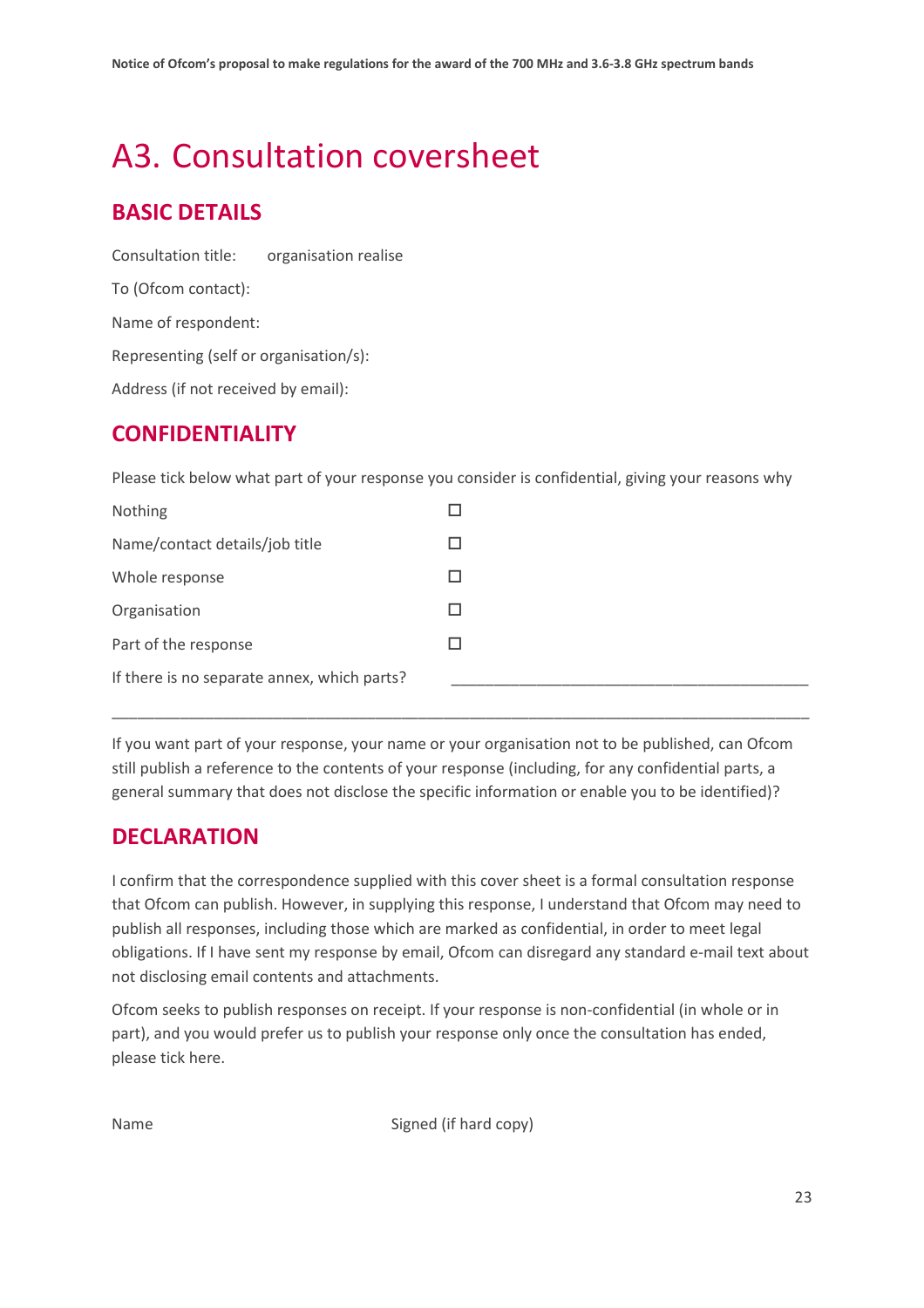## <span id="page-25-0"></span>A4. Consultation questions

**Question 1:** Do you have any comments on our proposals to make Wireless Telegraphy (Licence Award) Regulations 2019, which are set out in draft form in annex 5?

**Question 2**: Do you have any comments on the implementation of the bid activity constraints in the primary bid rounds in the draft regulations, in particular relaxed bids, relative caps, and chain bids?

**Question 3:** Do you have any comments on the implementation of the supplementary cap (i.e. final price cap), relaxed supplementary bids and relative caps in the supplementary bids round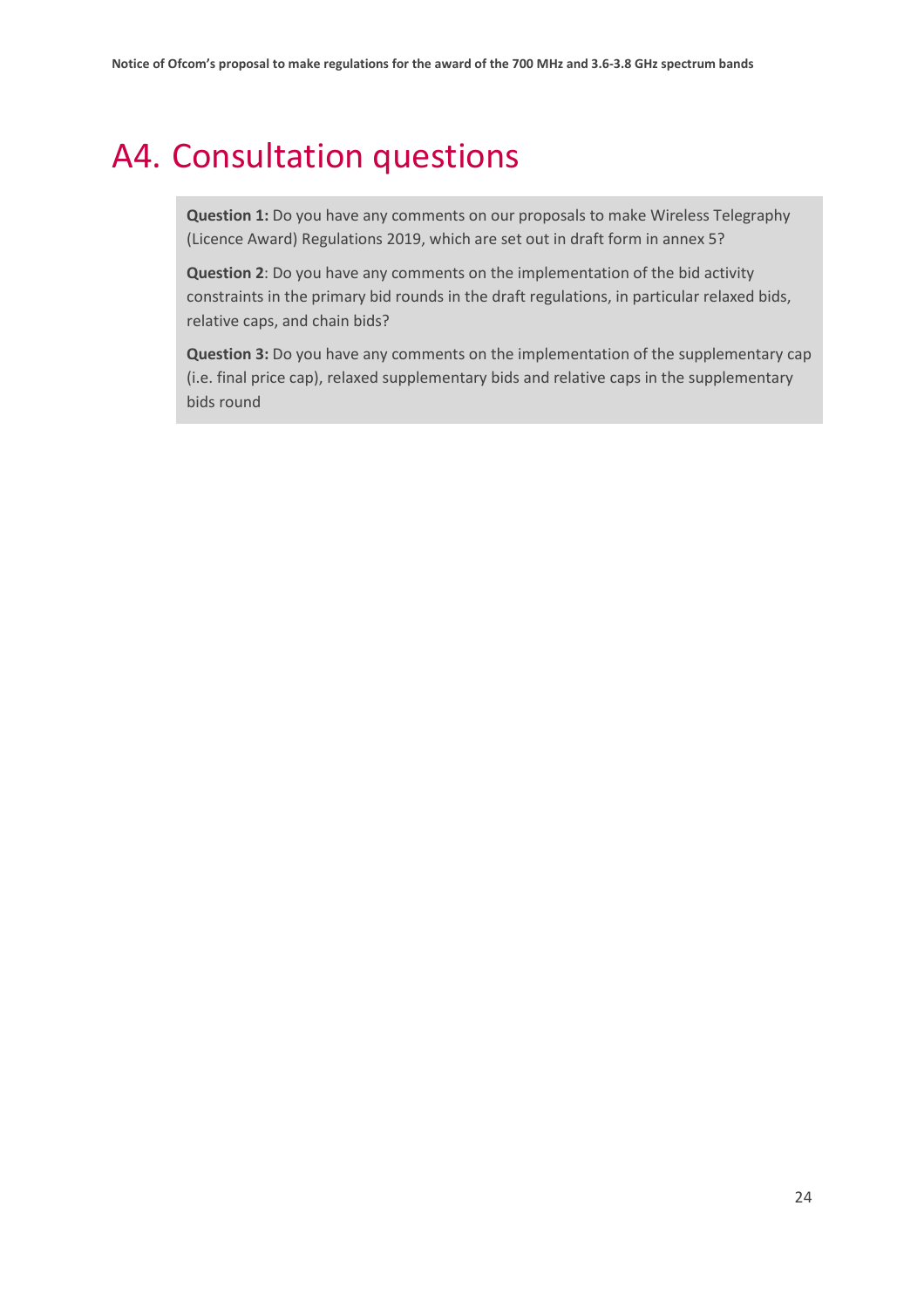# <span id="page-26-0"></span>A5. Draft of the Wireless Telegraphy (Licence Award) Regulations 2019

This annex is published as a separate document.